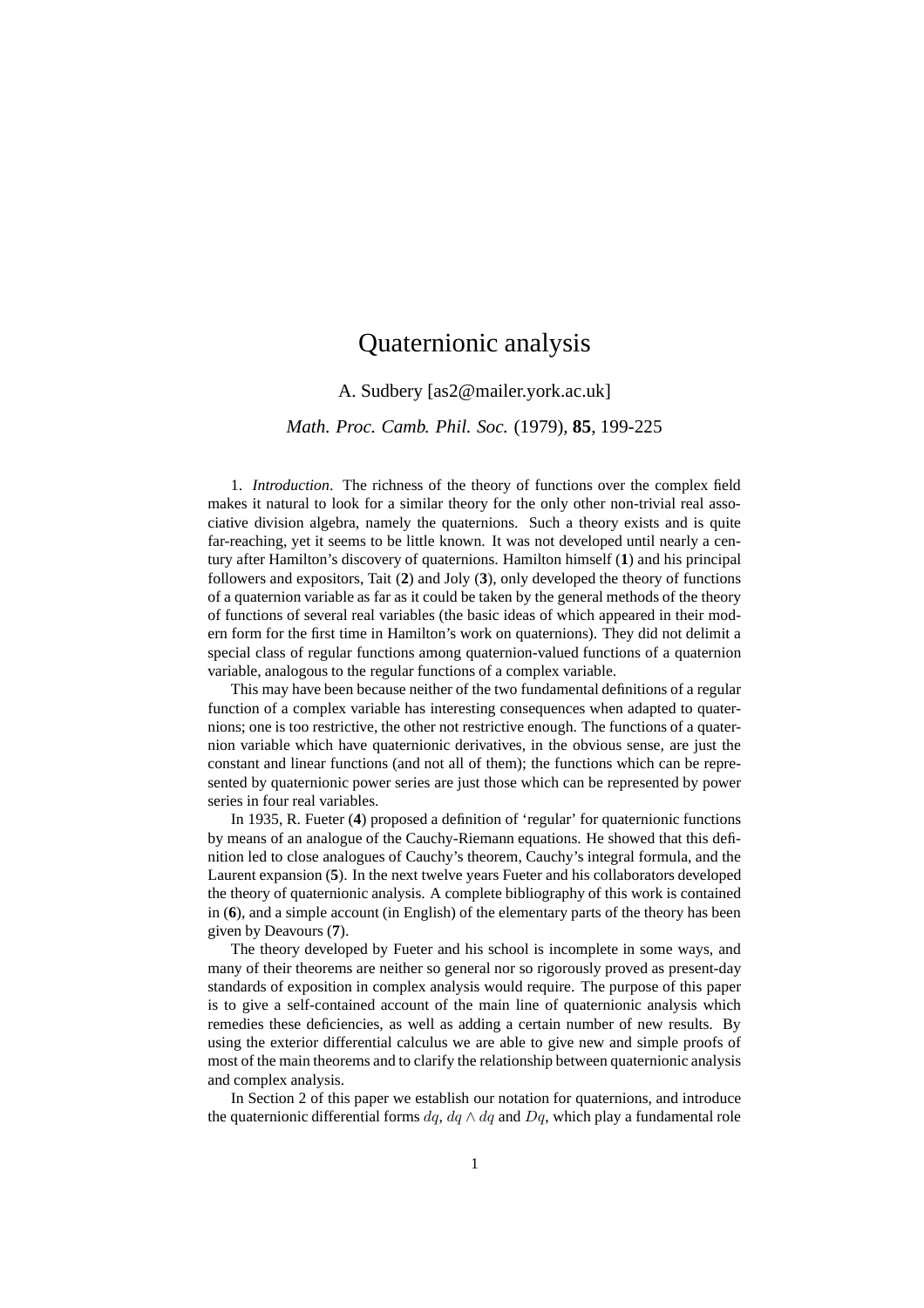in quaternionic analysis. The 1-form  $dq$  and the 3-form  $Dq$  have simple geometrical interpretations as the tangent to a curve and the normal to a hypersurface, respectively.

Section 3 is concerned with the definition of a regular function. The remarks in the second paragraph of this introduction, about possible analogues of the definition of a complex-analytic function, are amplified (this material seems to be widely known, but is not easily accessible in the literature); then Fueter's definition of a regular function, by means of an analogue of the Cauchy-Riemann equations, is shown to be equivalent to the existence of a certain kind of quaternionic derivative. Just as, for a function  $f : \mathbb{C} \to \mathbb{C}$ , the Cauchy-Riemann equation  $\partial f/\partial x + i \partial f/\partial y = 0$  (the variable being  $z = x + iy$  is equivalent to the existence of a complex number  $f'(z)$  such that  $df = f'(z) dz$ , so for a function  $f : \mathbb{H} \to \mathbb{H}$ , the Cauchy-Riemann-Fueter equation

$$
\frac{\partial f}{\partial t} + i \frac{\partial f}{\partial x} + j \frac{\partial f}{\partial y} + k \frac{\partial f}{\partial z} = 0 \tag{1.1}
$$

(the variable being  $q = t + ix + iy + kz$ ) is equivalent to the existence of a quaternion  $f'(q)$  such that  $d(dq \wedge dqf) = Dq f'(q)$ .

Section 4 is devoted to the quaternionic versions of Cauchy's theorem and Cauchy's integral formula. If the function  $f$  is continuously differentiable and satisfies (1.1), Gauss's theorem can be used to show that

$$
\int_{\partial C} Dq f = 0,\tag{1.2}
$$

where C is any smooth closed 3-manifold in  $\mathbb{H}$ , and that if  $q_0$  lies inside C,

$$
f(q_0) = \frac{1}{2\pi^2} \int_{\partial C} \frac{(q - q_0)^{-1}}{|q - q_0|^2} Dq f(q).
$$
 (1.3)

We will show that Goursat's method can be used to weaken the conditions on the contour  $C$  and the function  $f$ , so that  $C$  need only be assumed to be rectifiable and the derivatives of  $f$  need not be continuous. From the integral formula (1.3) it follows, as in complex analysis, that if  $f$  is regular in an open set  $U$  then it has a power series expansion about each point of U. Thus pointwise differentiability, together with the four real conditions  $(1.1)$  on the 16 partial derivatives of f, are sufficient to ensure real-analyticity.

In Section 5 we show how regular functions can be constructed from functions of more familiar type, namely harmonic functions of four real variables and analytic functions of a complex variable, and how a regular function gives rise to others by conformal transformation of the variable.

The homogeneous components in the power series representing a regular function are themselves regular; thus it is important to study regular homogeneous polynomials, the basic functionsfrom which all regular functions are constructed. The corresponding functions of a complex variable are just the powers of the variable, but the situation with quaternions is more complicated. The set of homogeneous regular functions of degree *n* forms a quaternionic vector space of dimension  $\frac{1}{2}(n+1)(n+2)$ ; this is true for any integer  $n$  if for negative  $n$  it is understood that the functions are defined and regular everywhere except at 0. The functions with negative degree of homogeneity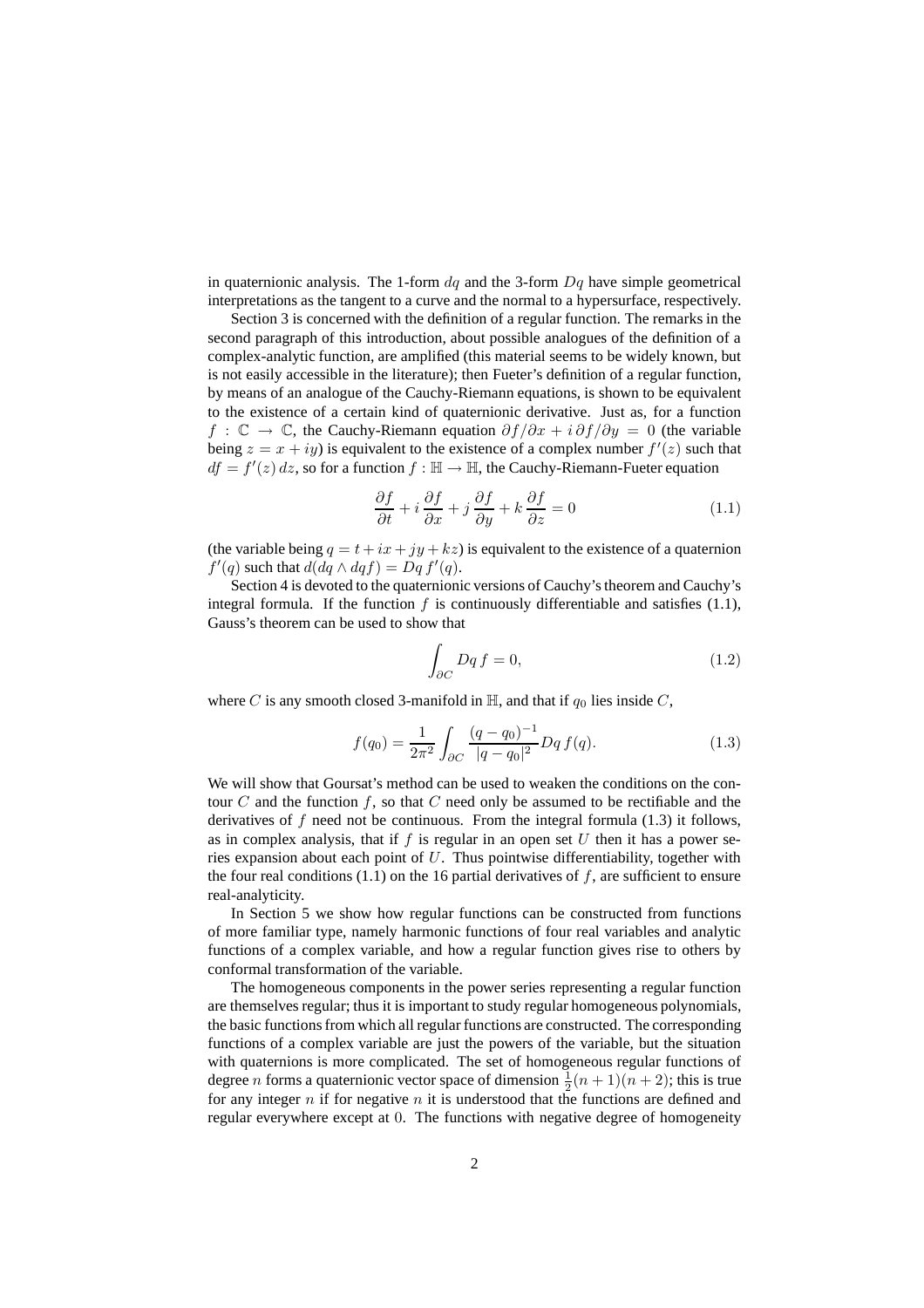correspond to negative powers of a complex variable and occur in the quaternionic Laurent series which exists for any function which is regular in an open set except at one point. Fueter found two natural bases for the set of homogeneous functions which play dual roles in the calculus of residues. (He actually only proved that these bases form spanning sets.) In Section 6 we study homogeneous regular functions by means of harmonic analysis on the unit sphere in  $\mathbb{H}$ , which forms a group isomorphic to  $SU(2)$ ; this bears the same relation to quaternionic analysis as the theory of Fourier series does to complex analysis. In Section 7 we examine the power series representing a regular function and obtain analogues of Laurent's theorem and the residue theorem.

Many of the algebraic and geometric properties of complex analytic functions are not present in quaternionic analysis. Because quaternions do not commute, regular functions of a quaternion variable cannot be multiplied or composed to give further regular functions. Because the quaternions are four-dimensional, there is no counterpart to the geometrical description of complex analytic functions as conformal mappings. The zeros of a quaternionic regular function are not necessarily isolated, and its range is not necessarily open; neither of these sets need even be a submanifold of  $\mathbb{H}$ . There is a corresponding complexity in the structure of the singularities of a quaternionic regular function; this was described by Fueter (**9**), but without giving precise statements or proofs. This topic is not investigated here.

2. *Preliminaries*. We denote the four-dimensional real associative algebra of the quaternions by  $\mathbb H$ , its identity by 1, and we regard  $\mathbb R$  as being embedded in  $\mathbb H$  by identifying  $t \in \mathbb{R}$  with  $1 \in \mathbb{H}$ . Then we have a vector space direct sum  $\mathbb{H} = \mathbb{R} \oplus P$ , where  $P$  is an oriented three-dimensional Euclidean vector space, and with the usual notation for three-dimensional vectors the product of two elements of  $P$  is given by

$$
ab = -a.b + a \times b. \tag{2.1}
$$

We choose an orthonormal positively oriented basis  $\{i, j, k\}$  for P, and write a typical quaternion as

$$
q = t + ix + jy + kz \qquad (t, x, y, z \in \mathbb{R}). \tag{2.2}
$$

On occasion we will denote the basic quaternions  $i, j, k$  by  $e_i$  and the coordinates  $x, y, z$  by  $x_i$   $(i = 1, 2, 3)$  and use the summation convention for repeated indices. Then (2.2) becomes

$$
q = t + e_i x_i \tag{2.3}
$$

and the multiplication is given by

$$
e_i e_j = -\delta_{ij} + \epsilon_{ijk} e_k. \tag{2.4}
$$

We will also sometimes identify the subfield spanned by 1 and  $i$  with the complex field C, and write

$$
q = v + jw \qquad (v, w \in \mathbb{C}) \tag{2.5}
$$

where  $v = t + ix$  and  $w = y - iz$ . The multiplication law is then

$$
vj = j\bar{v} \tag{2.6}
$$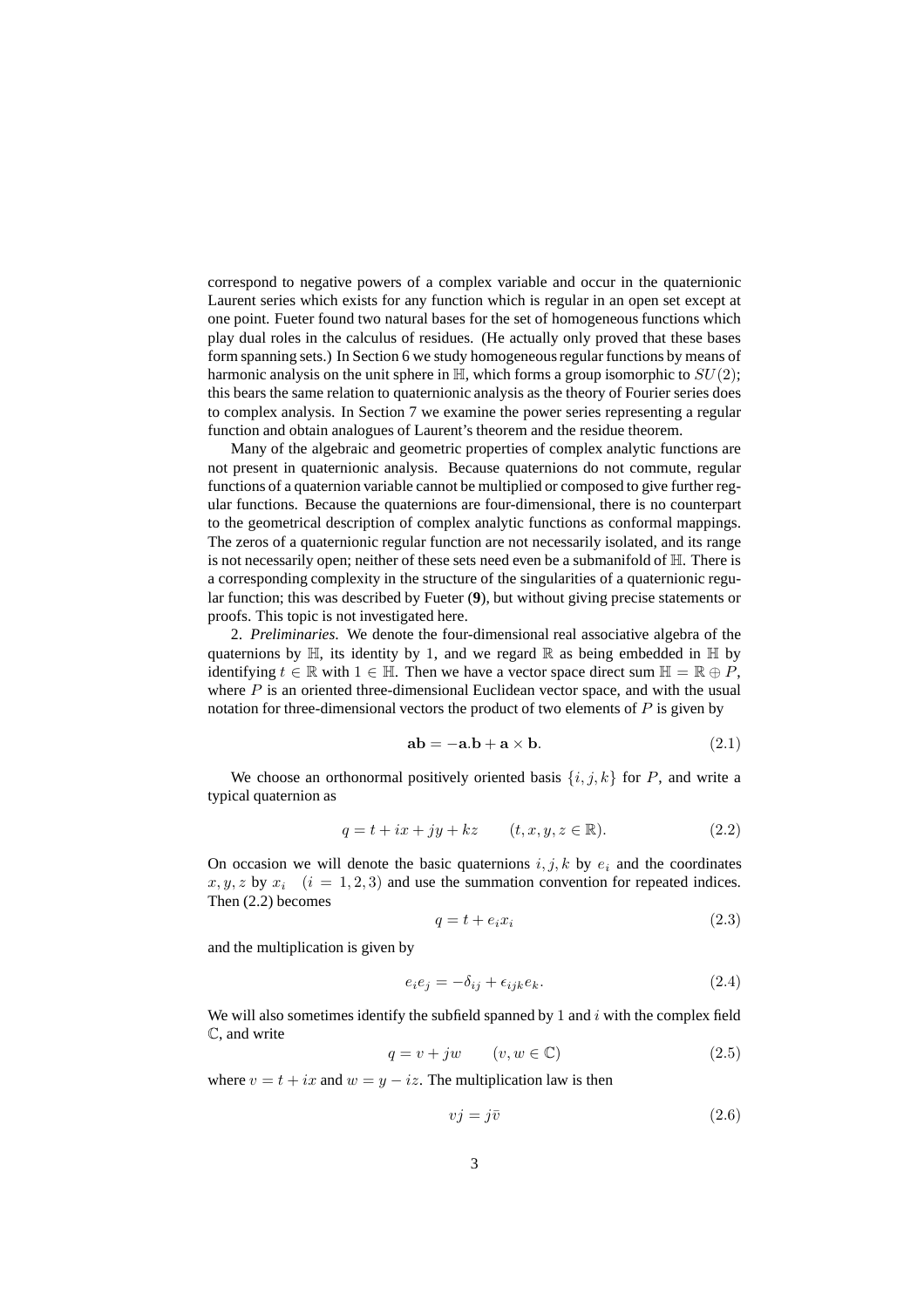for all  $v \in \mathbb{C}$ . We write

$$
\bar{q} = t - ix - jy - kz,\t\t(2.7)
$$

$$
|q| = \sqrt{q\bar{q}} = \sqrt{t^2 + x^2 + y^2 + z^2} \in \mathbb{R},\tag{2.8}
$$

$$
\operatorname{Re} q = \frac{1}{2}(q + \bar{q}) = t \in \mathbb{R},\tag{2.9}
$$

$$
Puq = \frac{1}{2}(q - \bar{q}) = ix + jy + kz \in P,
$$
\n(2.10)

$$
\operatorname{Un} q = \frac{q}{|q|} \in S,\tag{2.11}
$$

where  $S$  is the unit sphere in  $\mathbb{H}$ ; and

$$
\langle q_1, q_2 \rangle = \text{Re}(q_1 \bar{q}_2) = t_1 t_2 + x_1 x_2 + y_1 y_2 + z_1 z_2. \tag{2.12}
$$

Then we have

$$
\overline{q_1 q_2} = \overline{q}_2 \overline{q}_1,\tag{2.13}
$$

$$
|q_1 q_2| = |q_1| \cdot |q_2|,\tag{2.14}
$$

$$
Re(q_1 q_2) = Re(q_2 q_1)
$$
 (2.15)

and

$$
q^{-1} = \frac{\bar{q}}{|q|^2}.
$$
\n(2.16)

Note that if  $u_1$  and  $u_2$  are unit quaternions, i.e.  $|u_1| = |u_2| = 1$ , the map  $q \mapsto$  $u_1qu_2$  is orthogonal with respect to the inner product (2.12) and has determinant 1; conversely, any rotation of H is of the form  $q \mapsto u_1qu_2$  for some  $u_1, u_2 \in \mathbb{H}$  (see, for example, (**10**), chap. 10).

The inner product (2.12) induces an  $\mathbb{R}$ -linear map  $\Gamma : \mathbb{H}^* \to \mathbb{H}$ , where

$$
\mathbb{H}^*=\mathrm{Hom}_{\mathbb{R}}(\mathbb{H},\mathbb{R})
$$

is the dual vector space to  $H$ , given by

$$
\langle \Gamma(\alpha), q \rangle = \alpha(q) \tag{2.17}
$$

for  $\alpha \in \mathbb{H}^*$ ,  $q \in \mathbb{H}$ . Since  $\{1, i, j, k\}$  is an orthonormal basis for  $\mathbb{H}$ , we have

$$
\Gamma(\alpha) = \alpha(1) + i \alpha(i) + j \alpha(j) + k \alpha(k).
$$

The set of R-linear maps from H to H forms a two-sided vector space over H of dimension 4, which we will denote by  $F_1$ . It is spanned (over  $\mathbb H$ ) by  $\mathbb H^*$ , so the map  $\Gamma$ can be extended by linearity to a right  $\mathbb{H}$ -linear map  $\Gamma_r : F_1 \to \mathbb{H}$  and a left-linear map

$$
\Gamma_l:F_1\to\mathbb{H}.
$$

They are given by

$$
\Gamma_r(\alpha) = \alpha(1) + i \alpha(i) + j \alpha(j) + k \alpha(k)
$$
\n(2.18)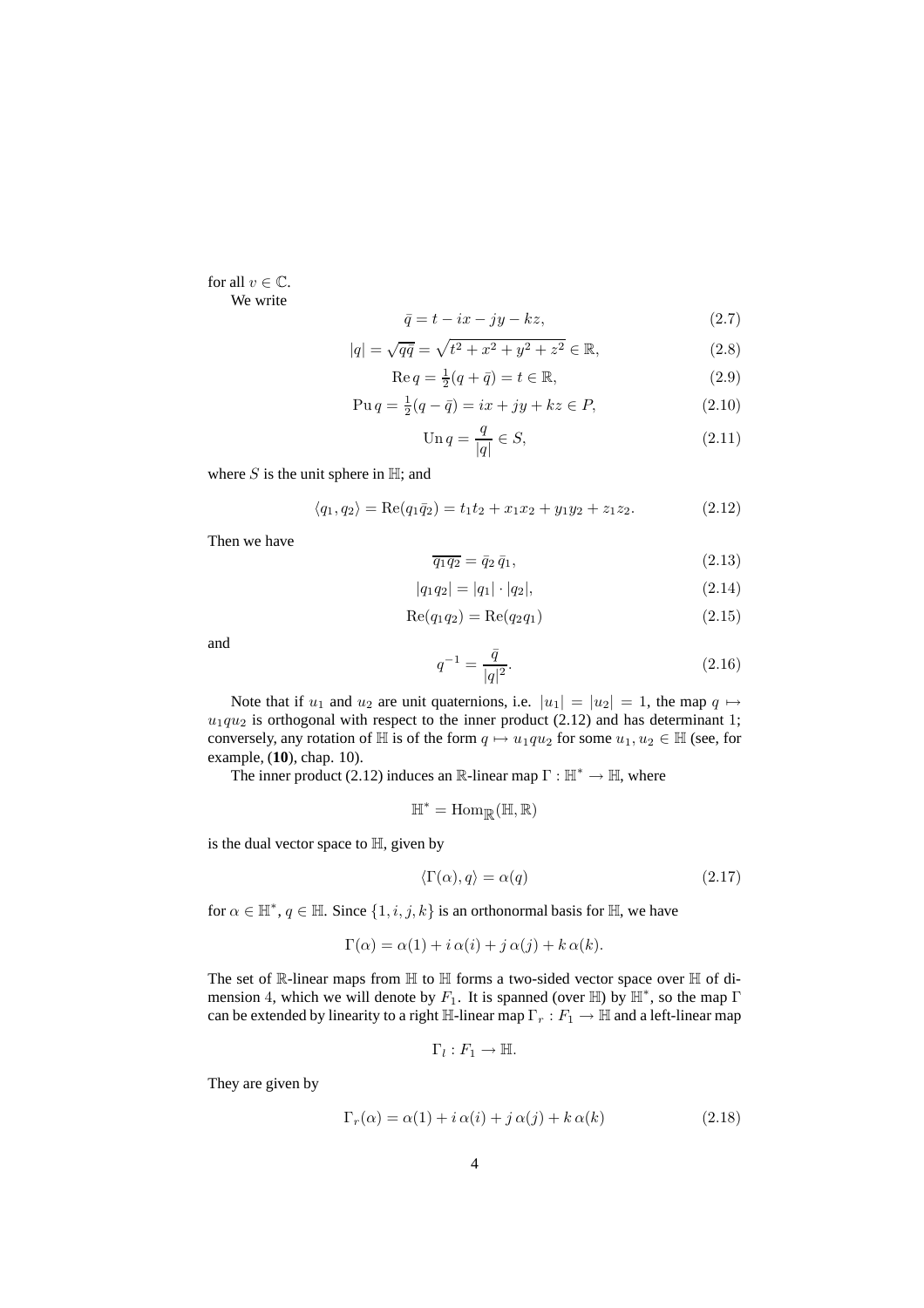$$
\Gamma_l(\alpha) = \alpha(1) + \alpha(i)i + \alpha(j)j + \alpha(k)k \qquad (2.19)
$$

for any  $\alpha \in F_1$ .

The geometric terminology used in this paper is as follows:

An *oriented* k-parallelepiped in  $\mathbb{H}$  is a map  $C: I^k \to \mathbb{H}$ , where  $I^k \subset \mathbb{R}^k$  is the closed unit k-cube, of the form

$$
C(t_1, ..., t_k) = q_0 + t_1 h_1 + ... + t_k h_k.
$$

 $q_0 \in \mathbb{H}$  is called the *original vertex* of the parallelepiped, and  $h_1, ..., h_k \in \mathbb{H}$  are called its *edge-vectors*. A parallelepiped is *non-degenerate* if its edge-vectors are linearly independent (over R). A non-degenerate 4-parallelepiped is *positively oriented* if

$$
v(h_1, ..., h_4) > 0,
$$

*negatively oriented* if  $v(h_1, ..., h_4) < 0$ , where v is the volume form defined below (equation (2.26)).

We will sometimes abuse notation by referring to the image  $C(I^k)$  as simply C.

*Quaternionic differential forms*. When it is necessary to avoid confusion with other senses of differentiability which we will consider, we will say that a function  $f : \mathbb{H} \to$ H is *real-differentiable* if it is differentiable in the usual sense. Its differential at a point  $q \in \mathbb{H}$  is then an R-linear map  $df_q : \mathbb{H} \to \mathbb{H}$ . By identifying the tangent space at each point of  $H$  with  $H$  itself, we can regard the differential as a quaternion-valued 1-form

$$
df = \frac{\partial f}{\partial t} dt + \frac{\partial f}{\partial x} dx + \frac{\partial f}{\partial y} dy + \frac{\partial f}{\partial z} dz.
$$
 (2.20)

Conversely, any quaternion-valued 1-form  $\theta = a_0 dt + a_i dx_i (a_0, a_i \in \mathbb{H})$  can be regarded as the R-linear map  $\theta : \mathbb{H} \to \mathbb{H}$  given by

$$
\theta(t + x_i e_i) = a_0 t + a_i x_i \tag{2.21}
$$

Similarly, a quaternion-valued r-form can be regarded as a mapping from  $\mathbb H$  to the space of alternating R-multilinear maps from  $\mathbb{H} \times ... \times \mathbb{H}$  (*r* times) to  $\mathbb{H}$ . We define the exterior product of such forms in the usual way: if  $\theta$  is an r-form and  $\phi$  is an s-form,

$$
\theta \wedge \phi(h_1, ..., h_{r+s}) = \frac{1}{r!s!} \sum_{\rho} \epsilon(\rho) \theta(h_{\rho(1)}, ..., h_{\rho(r)}) \phi(h_{\rho(r+1)}, ..., h_{\rho(r+s)}), \tag{2.22}
$$

where the sum is over all permutations  $\rho$  of  $r + s$  objects, and  $\epsilon(\rho)$  is the sign of  $\rho$ . Then the set of all  $r$ -forms is a two-sided quaternionic vector space, and we have

$$
a(\theta \wedge \phi) = (a\theta) \wedge \phi,
$$
  
\n
$$
(\theta \wedge \phi)a = \theta \wedge (\phi a),
$$
  
\n
$$
(\theta a) \wedge \phi = \theta \wedge (a\phi)
$$
\n(2.23)

for all quaternions a, r-forms  $\theta$  and s-forms  $\phi$ . The space of quaternionic r-forms has a basis of real r-forms, consisting of exterior products of the real 1-forms  $dt$ ,  $dx$ ,

and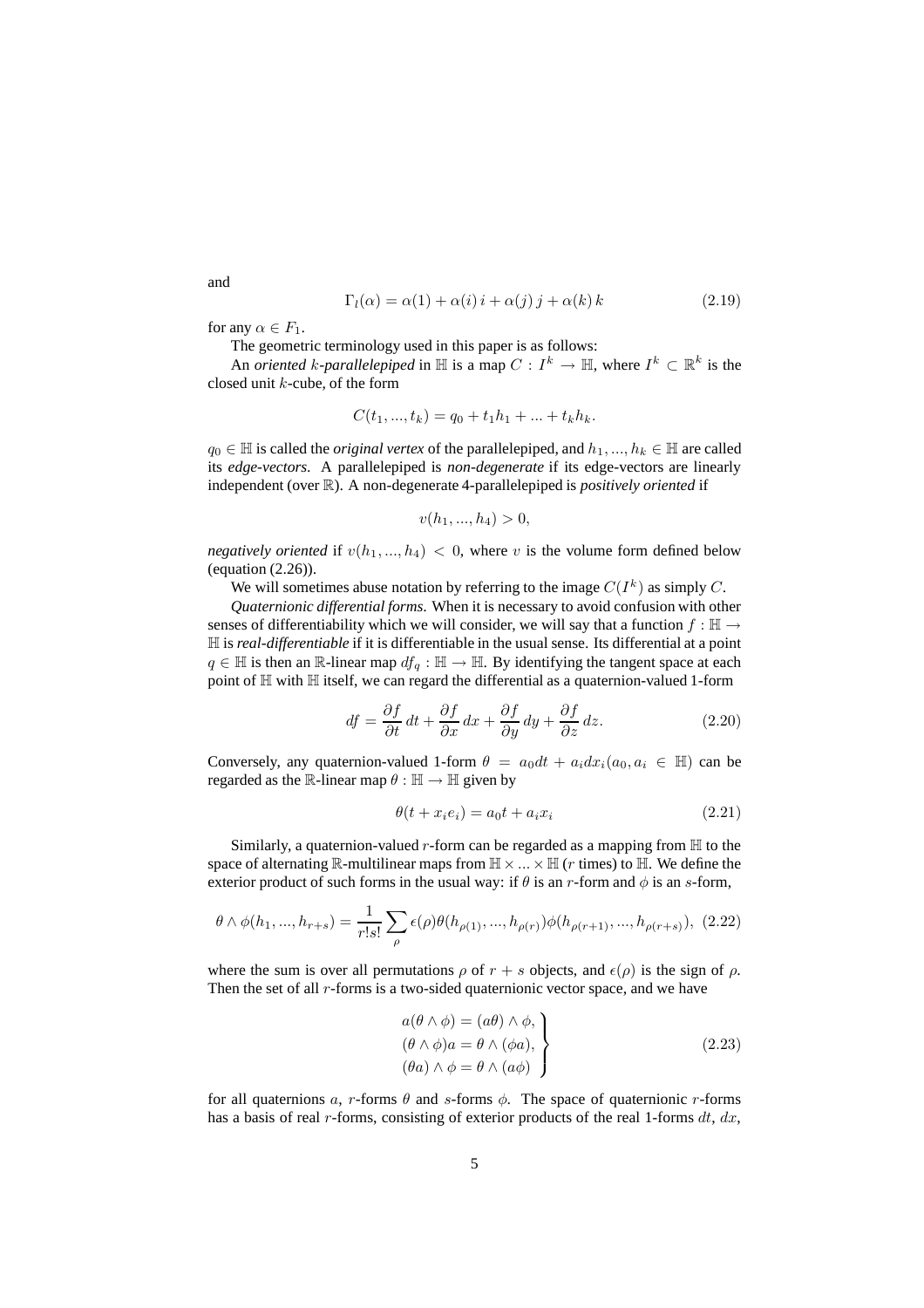$dy, dz$ ; for such forms left and right multiplication by quaternions coincide. Note that because the exterior product is defined in terms of quaternion multiplication, which is not commutative, it is not in general true that  $\theta \wedge \phi = -\phi \wedge \theta$  for quaternionic 1-forms  $\theta$  and  $\phi$ .

The exterior derivative of a quaternionic differential form is defined by the usual recursive formulae, and Stokes's theorem holds in the usual form for quaternionic integrals.

The following special differential forms will be much used in the rest of the paper. The differential of the identity function is

$$
dq = dt + i dx + j dy + k dz;
$$
\n(2.24)

regarded as an R-linear transformation of  $H$ ,  $dq$  is the identity mapping. Its exterior product with itself is

$$
dq \wedge dq = \frac{1}{2} \epsilon_{ijk} \, e_i \, dx_j \wedge dx_k = i \, dy \wedge dz + j \, dz \wedge dx + k \, dx \wedge dy, \tag{2.25}
$$

which, as an antisymmetric function on  $\mathbb{H} \times \mathbb{H}$ , gives the commutator of its arguments. For the (essentially unique) constant real 4-form we use the abbreviation

$$
v = dt \wedge dx \wedge dy \wedge dz, \tag{2.26}
$$

so that  $v(1,i,j,k) = 1$ . Finally, the 3-form  $Dq$  is defined as an alternating R-trilinear function by

$$
\langle h_1, Dq(h_2, h_3, h_4) \rangle = v(h_1, h_2, h_3, h_4)
$$
\n(2.27)

for all  $h_1, ..., h_4 \in \mathbb{H}$ . Thus  $Dq(i, j, k) = 1$  and  $Dq(1, e_i, e_j) = -\epsilon_{ijk}e_k$ . The coordinate expression for  $Dq$  is

$$
Dq = dx \wedge dy \wedge dz - \frac{1}{2} \epsilon_{ijk} \epsilon_i dt \wedge dx_j \wedge dx_k
$$
  
= dx \wedge dy \wedge dz - i dt \wedge dy \wedge dz - j dt \wedge dz \wedge dx - k dt \wedge dx \wedge dy. (2.28)

Geometrically,  $Dq(a, b, c)$  is a quaternion which is perpendicular to a, b and c and has magnitude equal to the volume of the 3-dimensional parallelepiped whose edges are  $a$ , b and c. It also has the following algebraic expression:

**PROPOSITION** 1.  $Dq(a, b, c) = \frac{1}{2}(c\bar{a}b - b\bar{a}c)$ .

*Proof.* For any unit quaternion u, the map  $q \mapsto uq$  is an orthogonal transformation of H with determinant 1; hence

$$
Dq(ua, ub, uc) = u Dq(a, b, c).
$$

Taking  $u = |a|a^{-1}$ , and using the R-trilinearity of  $Dq$ , we obtain

$$
Dq(a, b, c) = |a|^2 a Dq(1, a^{-1}b, a^{-1}c). \tag{2.29}
$$

Now since  $Dq(1, e_i, e_j) = -\epsilon_{ijk}e_k = \frac{1}{2}(e_j e_i - e_i e_j)$ , we have by linearity

$$
Dq(1, h_1, h_2) = \frac{1}{2}(h_2h_1 - h_1h_2)
$$
\n(2.30)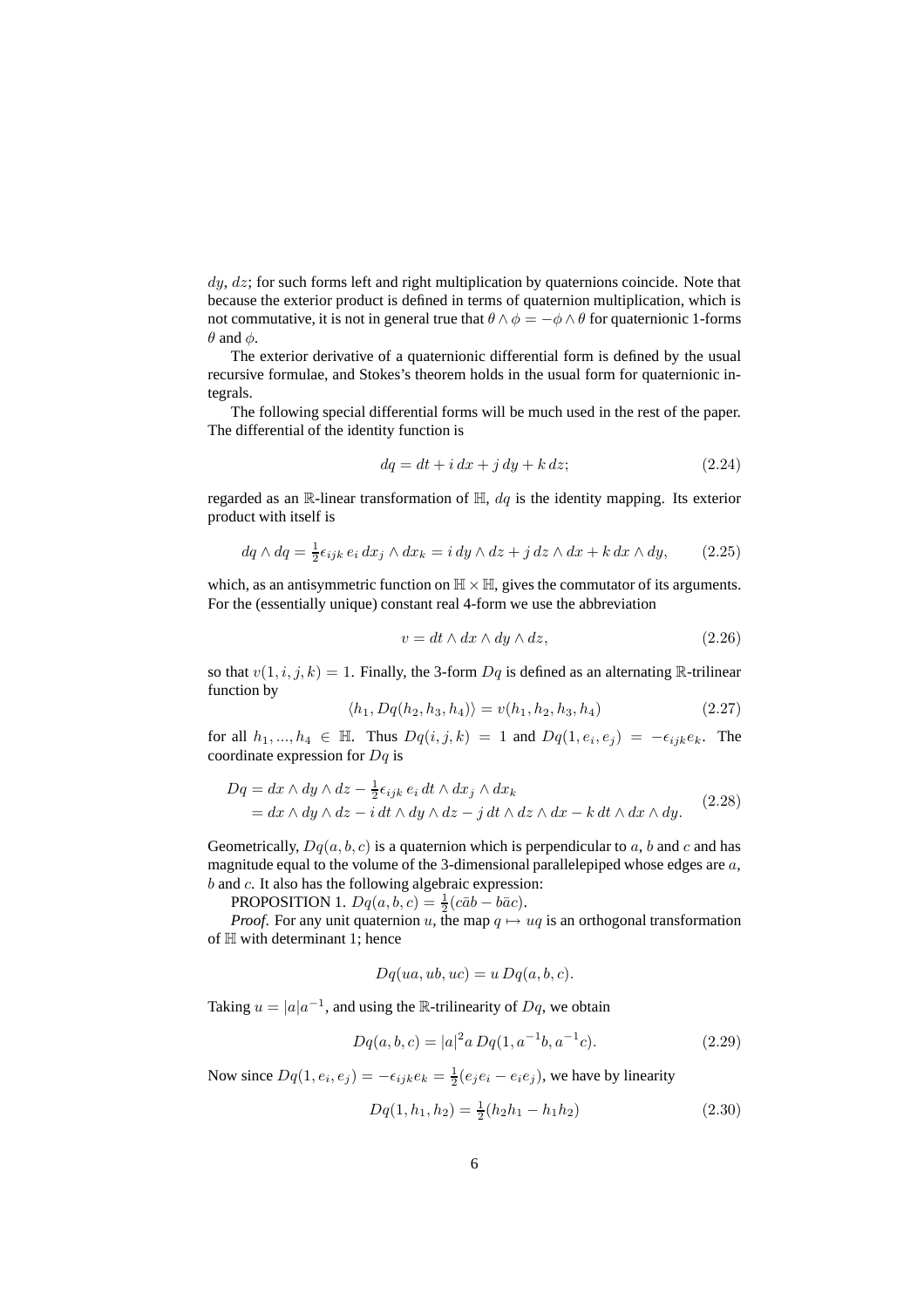for all  $h_1, h_2 \in \mathbb{H}$ . Hence

$$
Dq(a, b, c) = \frac{1}{2}|a|^2 a(a^{-1}ca^{-1}b - a^{-1}ba^{-1}c)
$$
  
=  $\frac{1}{2}(c\bar{a}b - b\bar{a}c).$ 

Two useful formulae were obtained in the course of this proof. The argument leading to (2.29) can be generalized, using the fact that the map  $q \mapsto uqv$  is a rotation for any pair of unit quaternions  $u, v$ , to

$$
Dq(ah_1b, ah_2b, ah_3b) = |a|^2|b|^2a Dq(h_1, h_2, h_3)b;
$$
\n(2.31)

and the formula (2.30) can be written as

$$
1\rfloor Dq = -\frac{1}{2}\,dq \wedge dq,\tag{2.32}
$$

where  $\vert$  denotes the usual inner product between differential forms and vector fields and 1 denotes the constant vector field whose value is 1.

Since the differential of a quaternion-valued function on  $H$  is an element of  $F_1$ , the map  $\Gamma_r$  can be applied to it. The result is

$$
\Gamma_r(df) = \frac{\partial f}{\partial t} + i \frac{\partial f}{\partial x} + j \frac{\partial f}{\partial y} + k \frac{\partial f}{\partial z}.
$$
 (2.33)

We introduce the following notation for the differential operator occurring in  $(2.33)$ , and for other related differential operators:

$$
\bar{\partial}_t f = \frac{1}{2} \Gamma_r (df) = \frac{1}{2} \left( \frac{\partial f}{\partial t} + e_i \frac{\partial f}{\partial x_i} \right),
$$
  
\n
$$
\partial_t f = \frac{1}{2} \left( \frac{\partial f}{\partial t} - e_i \frac{\partial f}{\partial x_i} \right),
$$
  
\n
$$
\bar{\partial}_r f = \frac{1}{2} \Gamma_l (df) = \frac{1}{2} \left( \frac{\partial f}{\partial t} + \frac{\partial f}{\partial x_i} e_i \right),
$$
  
\n
$$
\partial_r f = \frac{1}{2} \left( \frac{\partial f}{\partial t} - \frac{\partial f}{\partial x_i} e_i \right),
$$
  
\n
$$
\Delta f = \frac{\partial^2 f}{\partial t^2} + \frac{\partial^2 f}{\partial x^2} + \frac{\partial^2 f}{\partial y^2} + \frac{\partial^2 f}{\partial z^2}.
$$
\n(2.34)

Note that  $\partial_l, \bar{\partial}_l, \partial_r$  and  $\bar{\partial}_r$  all commute, and that

$$
\Delta = 4\partial_r \bar{\partial}_r = 4\partial_l \bar{\partial}_l. \tag{2.35}
$$

3. *Regular functions*. The requirement that a function of a complex variable  $z =$  $x + iy$  should be a complex polynomial, i.e. a sum of terms  $a_n z^n$ , picks out a proper subset of the polynomial functions  $f(x, y) + ig(x, y)$ . The corresponding requirement of a function of a quaternion variable  $q = t + ix + jy + kz$ , namely that it should be a sum of monomials  $a_0qa_1...a_{r-1}qa_r$ , places no restriction on the function; for in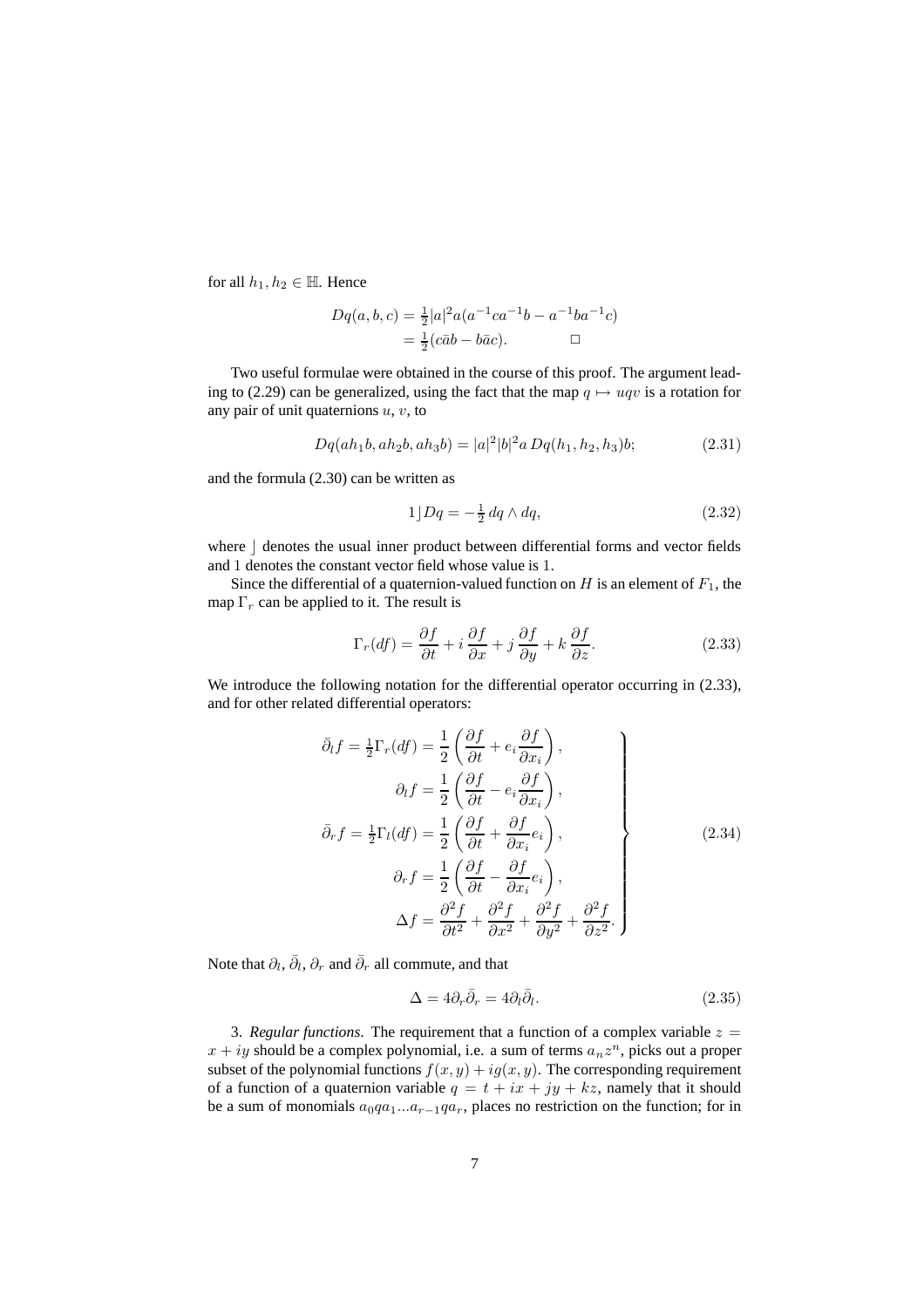contrast to the complex case the coordinates  $t, x, y, z$  can themselves be written as quaternionic polynomials:

$$
t = \frac{1}{4}(q - iqi - jqj - kqk),
$$
  
\n
$$
x = \frac{1}{4i}(q - iqi + jqj + kqk),
$$
  
\n
$$
y = \frac{1}{4j}(q + iqi - jqj + kqk),
$$
  
\n
$$
z = \frac{1}{4k}(q + iqi + jqj - kqk),
$$
\n(3.1)

and so every real polynomial in t, x, y, z is a quaternionic polynomial in q. Thus a theory of quaternionic power series will be the same as a theory of real-analytic functions on  $\mathbb{R}^4$ .

On the other hand, the requirement that a function of a quaternion variable should have a quaternionic derivative, in the obvious sense, is too strong to have interesting consequences, as we will now show.

*Definition.* A function  $f : \mathbb{H} \to \mathbb{H}$  is *quaternion-differentiable on the left* at q if the limit

$$
\frac{df}{dq} = \lim_{h \to 0} [h^{-1} \{ f(q+h) - f(q) \}]
$$

exists.

i.e.

THEOREM 1. *Suppose the function* f *is defined and quaternion-differentiable on the left throughout a connected open set* U*. Then on* U*,* f *has the form*

$$
f(q) = a + qb
$$

*for some*  $a, b \in \mathbb{H}$ *.* 

*Proof.* From the definition it follows that if  $f$  is quaternion-differentiable on the left at  $q$ , it is real-differentiable at  $q$  and its differential is the linear map of multiplication on the right by  $\partial f / \partial q$ :

$$
df_q(h) = h \frac{df}{dq},
$$
  

$$
df_q = dq \frac{df}{dq}.
$$
 (3.2)

Equating coefficients of  $dt$ ,  $dx$ ,  $dy$  and  $dz$  gives

$$
\frac{df}{dq} = \frac{\partial f}{\partial t} = -i \frac{\partial f}{\partial x} = -j \frac{\partial f}{\partial y} = -k \frac{\partial f}{\partial z}.
$$
 (3.3)

Put  $q = v + jw$ , where  $v = t + ix$  and  $w = y - iz$ , and let  $f(q) = g(v, w) + jh(v, w)$ , where g and h are complex-valued functions of the two complex variables v and w; then (3.3) can be separated into the two sets of complex equations

$$
\frac{\partial g}{\partial t} = -i \frac{\partial g}{\partial x} = \frac{\partial h}{\partial y} = i \frac{\partial h}{\partial z},
$$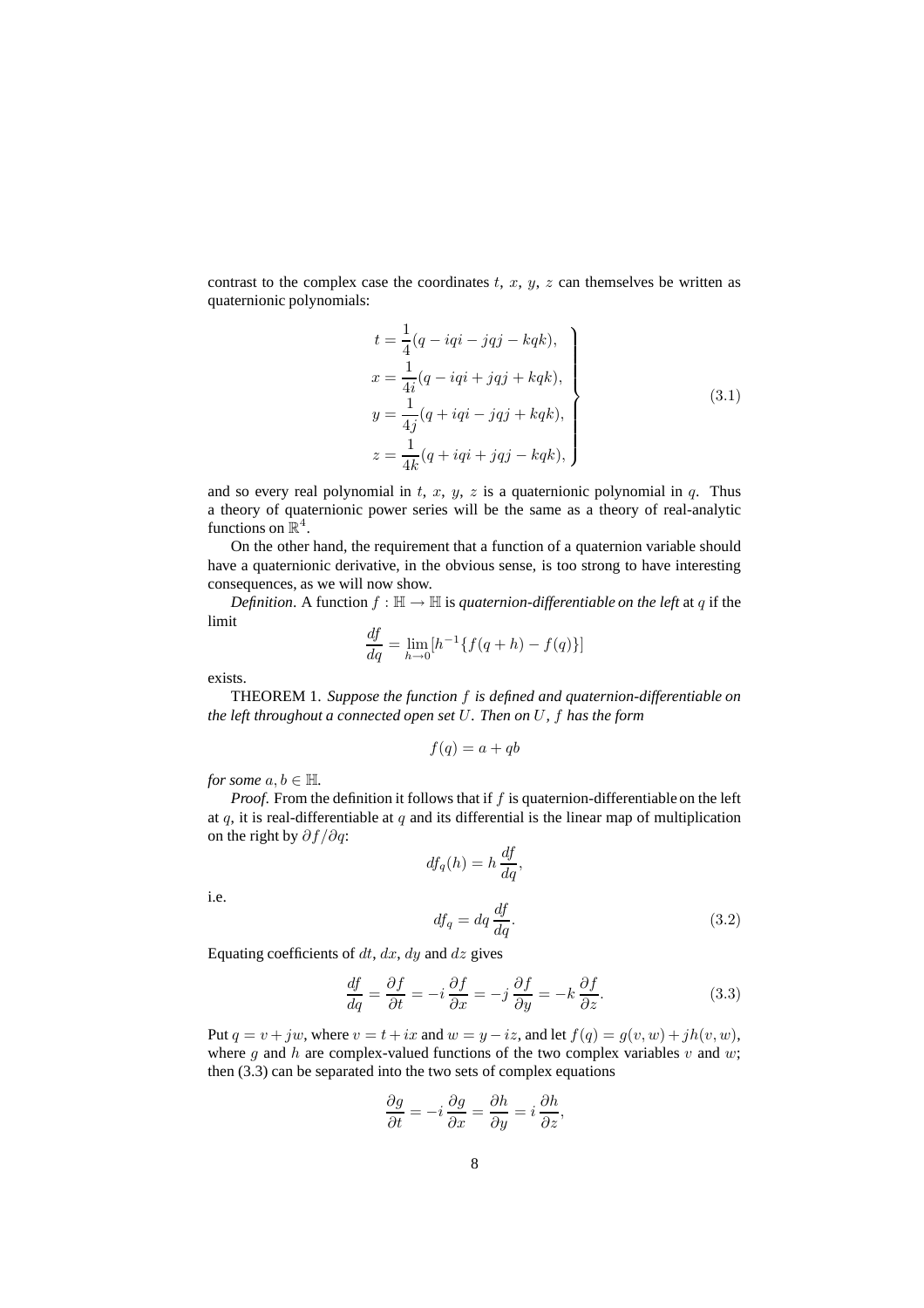$$
\frac{\partial h}{\partial t} = i \frac{\partial h}{\partial x} = -\frac{\partial g}{\partial y} = i \frac{\partial g}{\partial z}.
$$

In terms of complex derivatives, these can be written as

$$
\frac{\partial g}{\partial \bar{v}} = \frac{\partial h}{\partial \bar{w}} = \frac{\partial h}{\partial v} = \frac{\partial g}{\partial w} = 0,
$$
\n(3.4)

$$
\frac{\partial g}{\partial v} = \frac{\partial h}{\partial w} \tag{3.5}
$$

and

$$
\frac{\partial h}{\partial \bar{v}} = -\frac{\partial g}{\partial \bar{w}}.\tag{3.6}
$$

Equation (3.4) shows that g is a complex-analytic function of v and  $\bar{w}$ , and h is a complex-analytic function of  $\bar{v}$  and w. Hence by Hartogs's theorem ((11), p. 133) g and  $h$  have continuous partial derivatives of all orders and so from  $(3.5)$ 

$$
\frac{\partial^2 g}{\partial v^2} = \frac{\partial}{\partial v} \left( \frac{\partial h}{\partial w} \right) = \frac{\partial}{\partial w} \left( \frac{\partial h}{\partial v} \right) = 0.
$$

Suppose for the moment that U is convex. Then we can deduce that g is linear in  $\bar{w}$ , h is linear in w and h is linear in  $\bar{v}$ . Thus

$$
g(v, w) = \alpha + \beta v + \gamma \bar{w} + \delta v \bar{w},
$$
  

$$
h(v, w) = \epsilon + \zeta \bar{v} + \eta w + \theta \bar{v} w,
$$

where the Greek letters represent complex constants. Now (3.5) and (3.6) give the following relations among these constants:

$$
\beta = \eta, \quad \zeta = -\gamma, \quad \delta = \theta = 0.
$$

Thus

$$
f = g + jh = \alpha + j\epsilon + (v + jw)(\beta - j\gamma)
$$
  
= a + qb,

where  $a = \alpha + j\epsilon$  and  $b = \beta - j\gamma$ ; so f is of the stated form if U is convex. The general connected open set can be covered by convex sets, any two of which can be connected by a chain of convex sets which overlap in pairs; comparing the forms of the function f on the overlaps, we see that  $f(q) = a + qb$  with the same constants a, b throughout  $U.$   $\Box$ 

We will now give a definition of 'regular' for a quaternionic function which is satisfied by a large class of functions and which leads to a development similar to the theory of regular functions of a complex variable.

*Definition*. A function  $f : \mathbb{H} \to \mathbb{H}$  is *left-regular* at  $q \in \mathbb{H}$  if it is real-differentiable at q and there exists a quaternion  $f_l'(q)$  such that

$$
d(dq \wedge dq f) = Dq f'_{l}(q). \qquad (3.7)
$$

It is *right-regular* if there exists a quaternion  $f'_r(q)$  such that

$$
d(f dq \wedge dq) = f'_r(q) Dq.
$$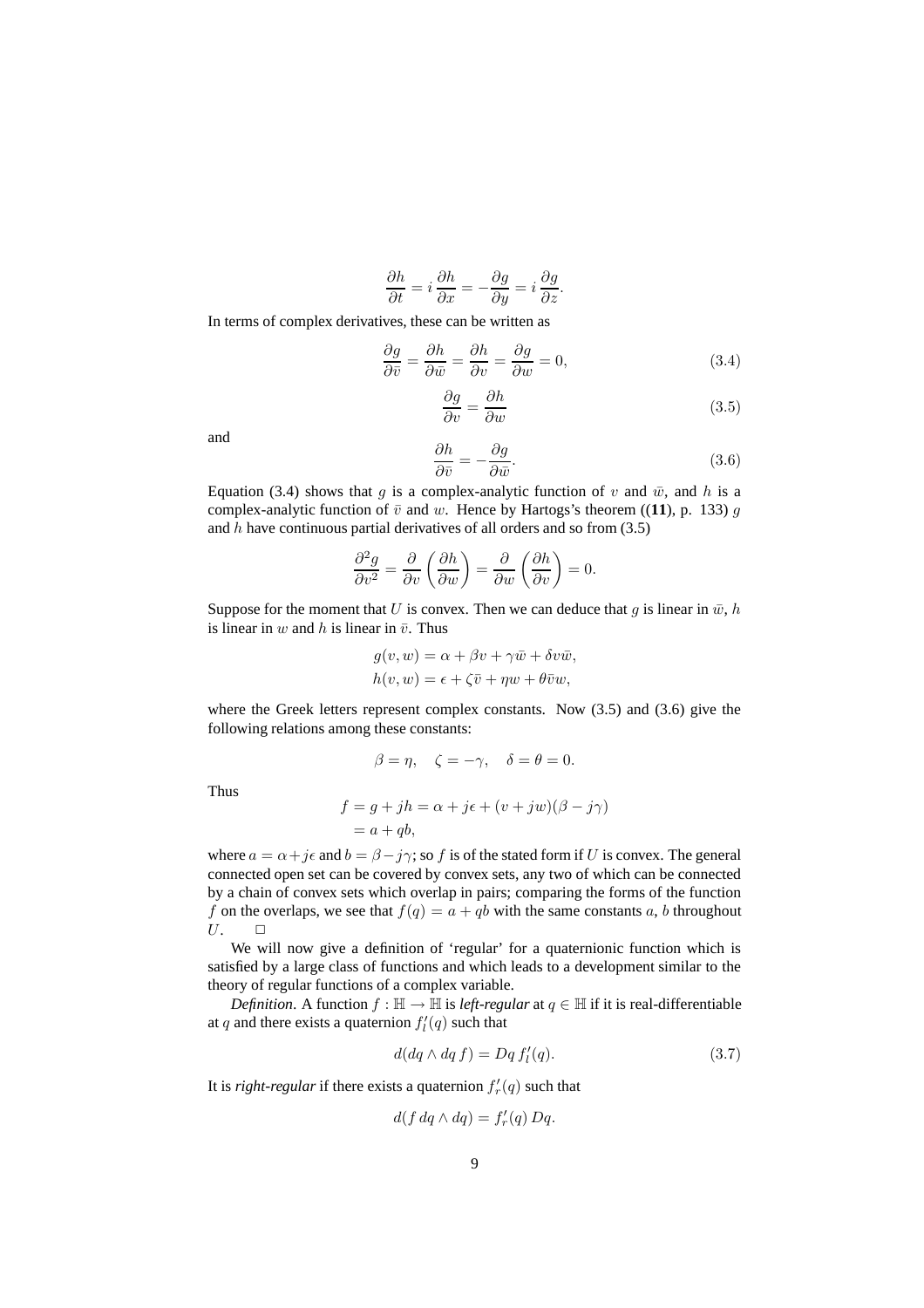Clearly, the theory of left-regular functions will be entirely equivalent to the theory of right-regular functions. For definiteness, we will only consider left-regular functions, which we will call simply *regular*. We write  $f_l'(q) = f'(q)$  and call it the *derivative* of f at q.

An application of Stokes's theorem gives the following characterization of the derivative of a regular function as the limit of a difference quotient:

PROPOSITION 2. *Suppose that* f *is regular at* q<sup>0</sup> *and continuously differentiable in a neighbourhood of*  $q_0$ *. Then given*  $\epsilon > 0$ *, there exists*  $\delta > 0$  *such that if* C *is a nondegenerate oriented* 3-parallelepiped with  $q_0 \in C(I^3)$  and  $q \in C(I^3) \Rightarrow |q - q_0| < \delta$ , *then*

$$
\left| \left( \int_C Dq \right)^{-1} \left( \int_{\partial C} dq \wedge dq \, f \right) - f'(q_0) \right| < \epsilon.
$$

The corresponding characterization of the derivative in terms of the values of the function at a finite number of points is

$$
f'(q_0) = \lim_{h_1, h_2, h_3 \to 0} [Dq(h_1, h_2, h_3)^{-1} \{ (h_1h_2 - h_2h_1) (f(q_0 + h_3) - f(q_0))
$$
  
 
$$
+ (h_2h_3 - h_3h_2) (f(q_0 + h_1) - f(q_0))
$$
  
 
$$
+ (h_3h_1 - h_1h_3) (f(q_0 + h_2) - f(q_0)) \}].
$$
  
(3.8)

This is valid if it is understood that  $h_1$ ,  $h_2$ ,  $h_3$  are multiples of three fixed linearly independent quaternions,  $h_i = t_i H_i$ , and the limit is taken as  $t_1, t_2, t_3 \rightarrow 0$ .

By writing (3.7) as

$$
dq \wedge dq \wedge df = Dq f'(q)
$$

and evaluating these trilinear functions with arguments  $(i, j, k)$  and  $(1, i, j)$ , we obtain two equations which give an expression for the derivative as

$$
f' = -2\partial_t f = -\frac{\partial f}{\partial t} + i\frac{\partial f}{\partial x} + j\frac{\partial f}{\partial y} + k\frac{\partial f}{\partial z}
$$
(3.9)

and also

PROPOSITION 3. (*the Cauchy-Riemann-Fueter equations*). *A real-differentiable function f is regular at q if and only if*  $\overline{\partial}_l f = 0$ *, i.e.* 

$$
\frac{\partial f}{\partial t} + i \frac{\partial f}{\partial x} + j \frac{\partial f}{\partial y} + k \frac{\partial f}{\partial z} = 0.
$$
 (3.10)

If we write  $q = v + jw$ ,  $f(q) = g(v, w) + jh(v, w)$  as in Theorem 1, (3.10) becomes the pair of complex equations

$$
\frac{\partial g}{\partial \bar{v}} = \frac{\partial h}{\partial \bar{w}}, \qquad \frac{\partial g}{\partial w} = -\frac{\partial h}{\partial v}, \tag{3.11}
$$

which can be seen as a complexification of the Cauchy-Riemann equations for a function of a complex variable.

From Proposition 3 and (2.35) it follows that if f is regular and twice differentiable, then  $\Delta f = 0$ , i.e. f is harmonic. We will see in the next section that a regular function is necessarily infinitely differentiable, so all regular functions are harmonic.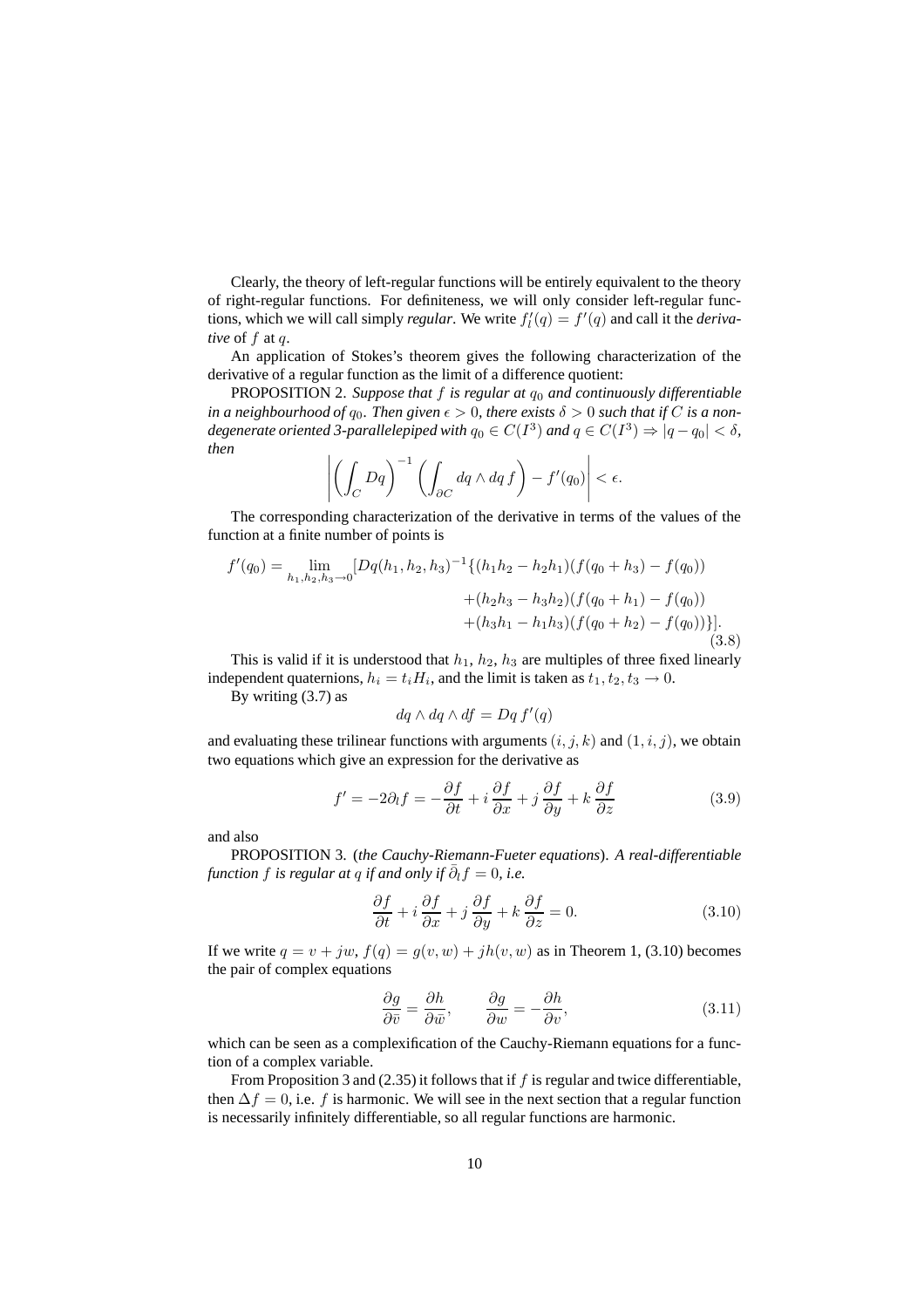4. *Cauchy's theorem and the integral formula*. The integral theorems for regular quaternionic functions have as wide a range of validity as those for regular complex functions, which is considerably wider than that of the integral theorems for harmonic functions. Cauchy's theorem holds for any rectifiable contour of integration; the integral formula, which is similar to Poisson's formula in that it gives the values of a function in the interior of a region in terms of its values on the boundary, holds for a general rectifiable boundary, and thus constitutes an explicit solution to the general Dirichlet problem.

The algebraic basis of these theorems is the equation

$$
d(g Dq f) = dg \wedge Dq f - g Dq \wedge df
$$
  
= {( $\bar{\partial}_r g$ )f +  $g(\bar{\partial}_l f$ )}v, (4.1)

which holds for any differentiable functions f and g. Taking  $q = 1$  and using Proposition 3, we have:

PROPOSITION 4. *A differentiable function* f *is regular at* q *if and only if*

$$
Dq \wedge df_q = 0.
$$

From this, together with Stokes's theorem, it follows that if  $f$  is regular and continuously differentiable in a domain  $D$  with differentiable boundary, then

$$
\int_{\partial D} Dq f = 0.
$$

As in complex analysis, however, the conditions on  $f$  can be weakened by using Goursat's dissection argument. Applying this to a parallelepiped, we obtain

LEMMA 1. *If* f *is regular at every point of the 4-parallelepiped* C*,*

$$
\int_{\partial C} Dq f = 0. \tag{4.2}
$$

The dissection argument can also be used to prove the Cauchy-Fueter integral formula for a parallelepiped:

LEMMA 2. *If* f *is regular at every point of the positively oriented 4-parallelepiped*  $C$ *, and*  $q_0$  *is a point in the interior of*  $C$ *,* 

$$
f(q_0) = \frac{1}{2\pi^2} \int_{\partial C} \frac{(q - q_0)^{-1}}{|q - q_0|^2} Dq f(q).
$$
 (4.3)

*Proof.* In (4.1) take  $g(q) = \frac{(q-q_0)^{-1}}{|q-q_0|^2}$  $\frac{q-q_0)^{-1}}{|q-q_0|^2} = -\partial_r \left( \frac{1}{|q-q_0|^2} \right) .$ 

Then g is differentiable except at  $q_0$ , and  $\bar{\partial}_r q = 0$ ; hence if f is regular  $d(q Dq f) =$ 0 except at  $q_0$ . A dissection argument now shows that in the above integral C can be replaced by any smaller 4-parallelepiped  $C'$  with  $q_0 \in \text{int } C' \subset C$ , and since f is continuous at  $q_0$  we can choose C' so small that  $f(q)$  can be replaced by  $f(q_0)$ . Since the 3-form g Dq is closed and continuously differentiable in  $H - \{q_0\}$ , we can replace  $\int_{\partial C'} g Dq$  by the integral over a 3-sphere S with centre at  $q_0$ , on which

$$
Dq = \frac{(q - q_0)}{|q - q_0|} dS,
$$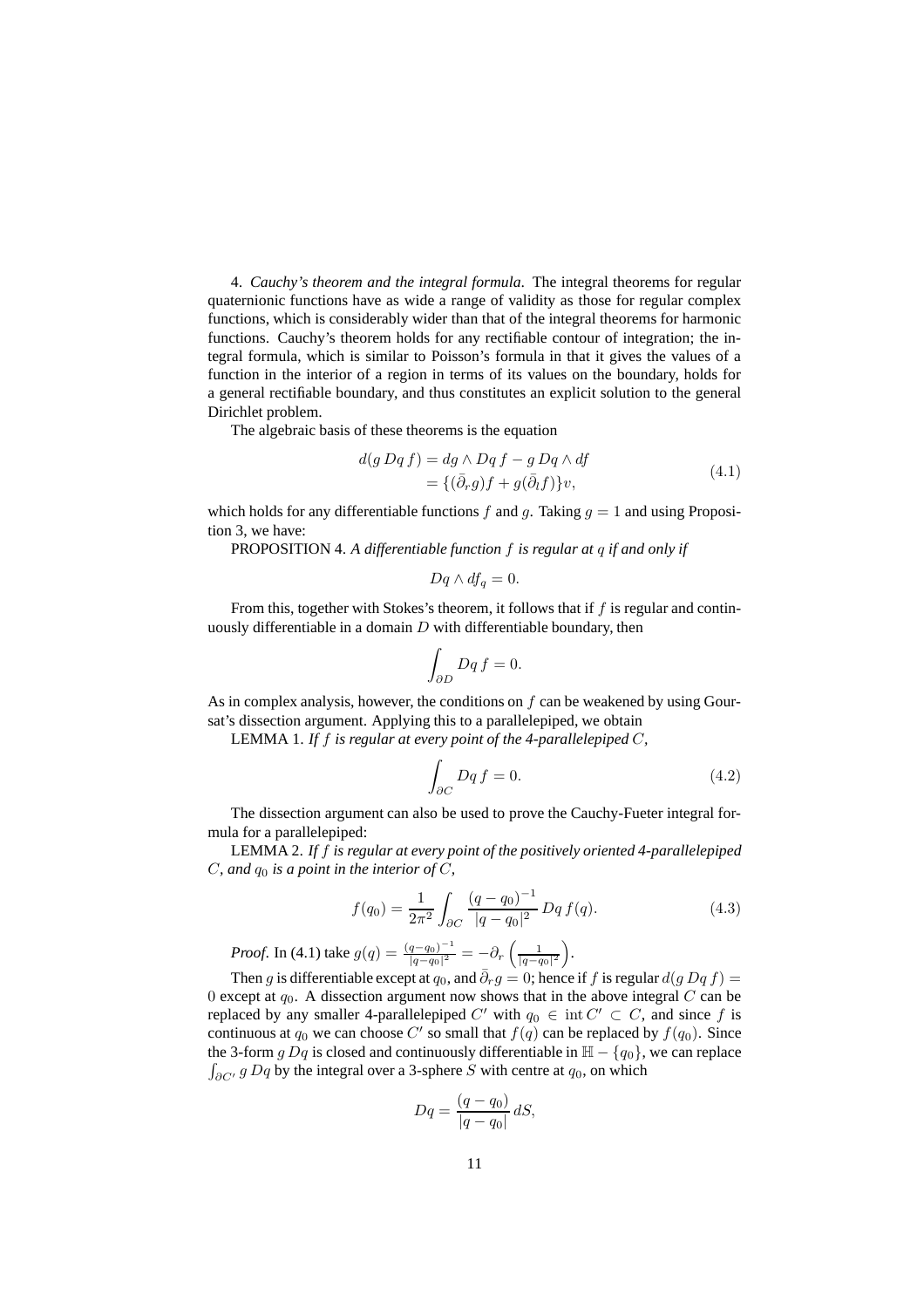where  $dS$  is the usual Euclidean volume element on the 3-sphere. Hence

$$
\int_{\partial C} \frac{(q - q_0)^{-1}}{|q - q_0|^2} Dq f(q) = \int_S \frac{dS}{|q - q_0|^3} f(q_0) = 2\pi^2 f(q_0).
$$

We will use the following special notation for the function occurring in the integral formula:

$$
G(q) = \frac{q^{-1}}{|q|^2}.
$$

This function is real-analytic except at the origin; hence in (4.3) the integrand is a continuous function of  $(q, q_0)$  in  $\partial C \times \text{int } C$  and, for each fixed  $q \in \partial C$ , a real-analytic function of  $q_0$  in int C. It follows ((12), p. 7) that the integral is a real-analytic function of  $q_0$  in int C. Thus we have

THEOREM 1. *A function which is regular in an open set* U *is real-analytic in* U*.*

This makes it valid to apply Stokes's theorem and so obtain Cauchy's theorem for the boundary of any differentiable 4-chain. It can be further extended to rectifiable contours, defined as follows:

*Definition*. Let  $C: I^3 \to \mathbb{H}$  be a continuous map of the unit 3-cube into  $\mathbb{H}$ , and let  $P: 0 = s_0 < s_1 < ... < s_p = 1, Q: 0 = t_0 < t_1 < ... < t_q = 1$  and

$$
R: 0 = u_0 < u_1 < \dots < u_r = 1
$$

be three partitions of the unit interval I. Define

$$
\sigma(C; P, Q, R) = \sum_{l=0}^{p-1} \sum_{m=0}^{q-1} \sum_{n=0}^{r-1} Dq(C(s_{l+1}, t_m, u_n) - C(s_l, t_m, u_n)),
$$
  

$$
C(s_l, t_{m+1}, u_n) - C(s_l, t_m, u_n),
$$
  

$$
C(s_l, t_m, u_{n+1}) - C(s_l, t_m, u_n)).
$$

C is a *rectifiable* 3-cell if there is a real number M such that  $\sigma(C; P, Q, R) < M$  for all partitions  $P, Q, R$ . If this is the case the least upper bound of the numbers  $(C; P, Q, R)$ is called the *content* of C and denoted by  $\sigma(C)$ .

Let f and g be quaternion-valued functions defined on  $C(I^3)$ . We say that f Dq g is *integrable* over C if the sum

$$
\sum_{l=0}^{p-1} \sum_{m=0}^{q-1} \sum_{n=0}^{r-1} f(C(\bar{s}_l, \bar{t}_m, \bar{u}_n)) Dq(C(s_{l+1}, t_m, u_n) - C(s_l, t_m, u_n),
$$
  

$$
C(s_l, t_{m+1}, u_n) - C(s_l, t_m, u_n),
$$
  

$$
C(s_l, t_m, u_{n+1}) - C(s_l, t_m, u_n)) g(C(\bar{s}, \bar{t}_m, \bar{u}_n)),
$$

where  $s_l \le \bar{s}_l \le s_{l+1}$ ,  $t_m \le \bar{t}_m \le t_{m+1}$  and  $u_n \le \bar{u}_n \le u_{n+1}$ , has a limit in the sense of Riemann-Stieltjes integration as  $|P|, |Q|, |R| \rightarrow 0$ , where

$$
|P| = \max_{0 \le l \le p-1} |s_{l+1} - s_l|
$$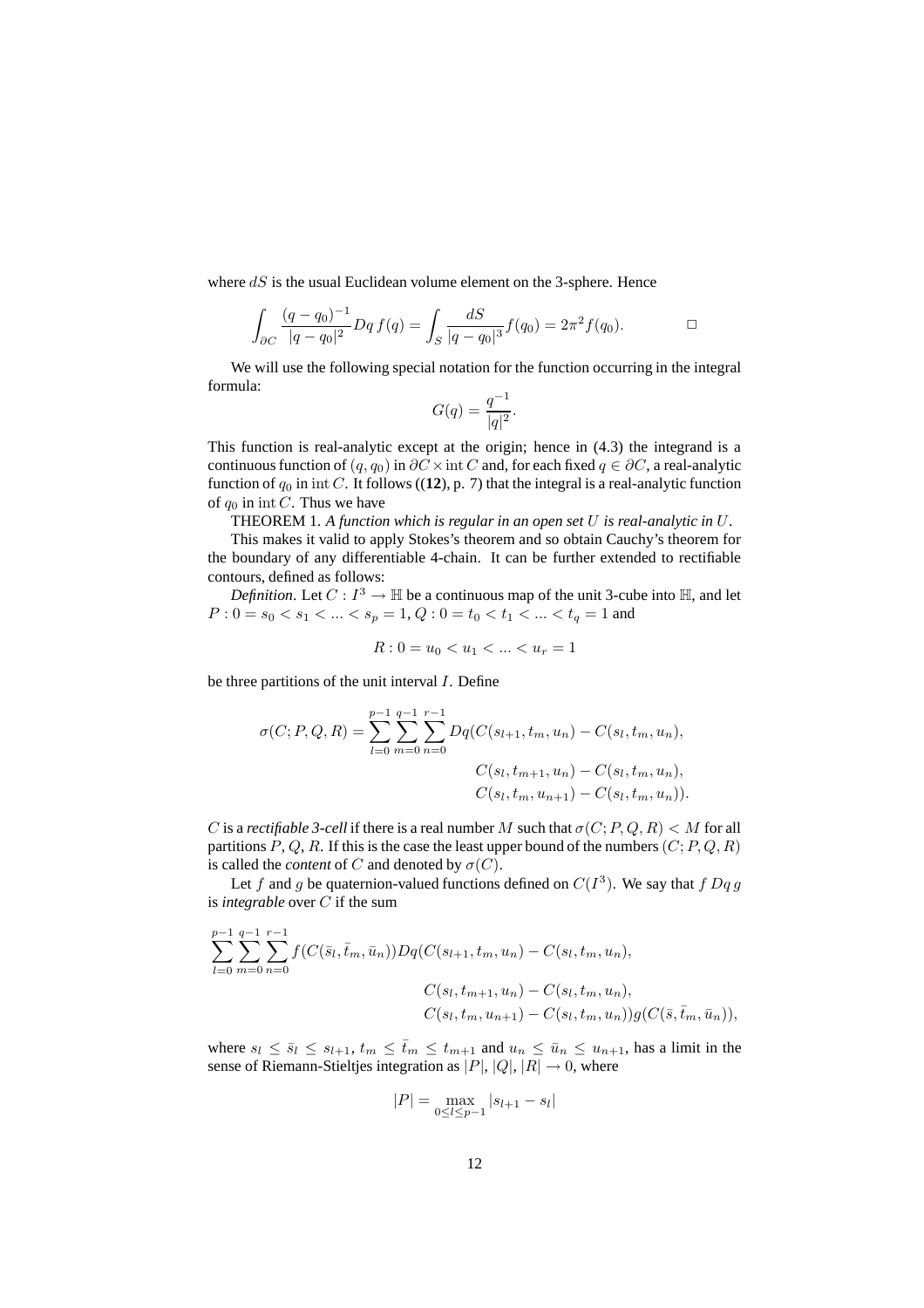measures the coarseness of the partition P. If this limit exists, we denote it by  $\int_C f Dq g$ .

We extend these definitions to define rectifiable 3-chains and integrals over rectifiable 3-chains in the usual way.

Just as for rectifiable curves, we can show that  $f Dq q$  is integrable over the 3-chain  $C$  if  $f$  and  $g$  are continuous and  $C$  is rectifiable, and

$$
\left| \int_C f Dq g \right| \leq (\max_C |f|)(\max_C |g|) \sigma(C).
$$

Furthermore, we have the following weak form of Stokes's theorem:

STOKES'S THEOREM FOR A RECTIFIABLE CONTOUR. *Let* C *be a rectifiable* 3-chain in  $\mathbb{H}$  with ∂C = 0, and suppose f and g are continuous functions defined *in a neighbourhood* U *of the image of* C, *and that*  $f$   $Dq$  $g = d\omega$  *where*  $\omega$  *is a* 2-form *on* U*. Then*

$$
\int_C f Dq g = 0.
$$

The proof proceeds by approximating  $C$  by a chain of 3-parallelepipeds with vertices at the points  $C_a(s_l, t_m, u_n)$  where  $C_a$  is a 3-cell in C and  $s_l, t_m, u_n$  are partition points in I. Stokes's theorem holds for this chain of 3-parallelepipeds and we can use the same argument as for rectifiable curves (see, for example, (**13**), p. 103).

We can now give the most general forms of Cauchy's theorem and the integral formula.

THEOREM 2. (*Cauchy's theorem for a rectifiable contour*).

*Suppose* f *is regular in an open set* U*, and let* C *be a rectifiable 3-chain which is homologous to* 0 *in the singular homology of* U*. Then*

$$
\int_C Dq f = 0.
$$

*Proof.* First we prove the theorem in the case when U is contractible. In this case, since  $d(Dq f) = 0$  and f is continuously differentiable (by Theorem 1), Poincaré's lemma applies and we have  $Dq f = d\omega$  for some 2-form  $\omega$  on D. But  $\partial C = 0$ , so by Stokes's theorem  $\int_C Dq f = 0$ .

In the general case, suppose  $C = \partial C^*$  where  $C^*$  is a 4-chain in U. We can dissect  $C^*$  as

$$
C^*=\sum_n C_n^*,
$$

where each  $C_n^*$  is a 4-cell lying inside an open ball contained in U and  $C_n^*$  is rectifiable. Hence by the first part of the theorem  $\int_{\partial C_{n}^*} Dqf = 0$ , and therefore

$$
\int_C Dq f = \sum_n \int_{\partial C_n^*} Dq f = 0. \qquad \qquad \Box
$$

For the general form of the integral formula, we need an analogue of the notion of the winding number of a curve round a point in the plane. Let  $q$  be any quaternion, and let C be a 3-cycle in  $\mathbb{H} - \{q\}$ . Then C is homologous to  $n \partial C_0$ , where  $C_0$  is a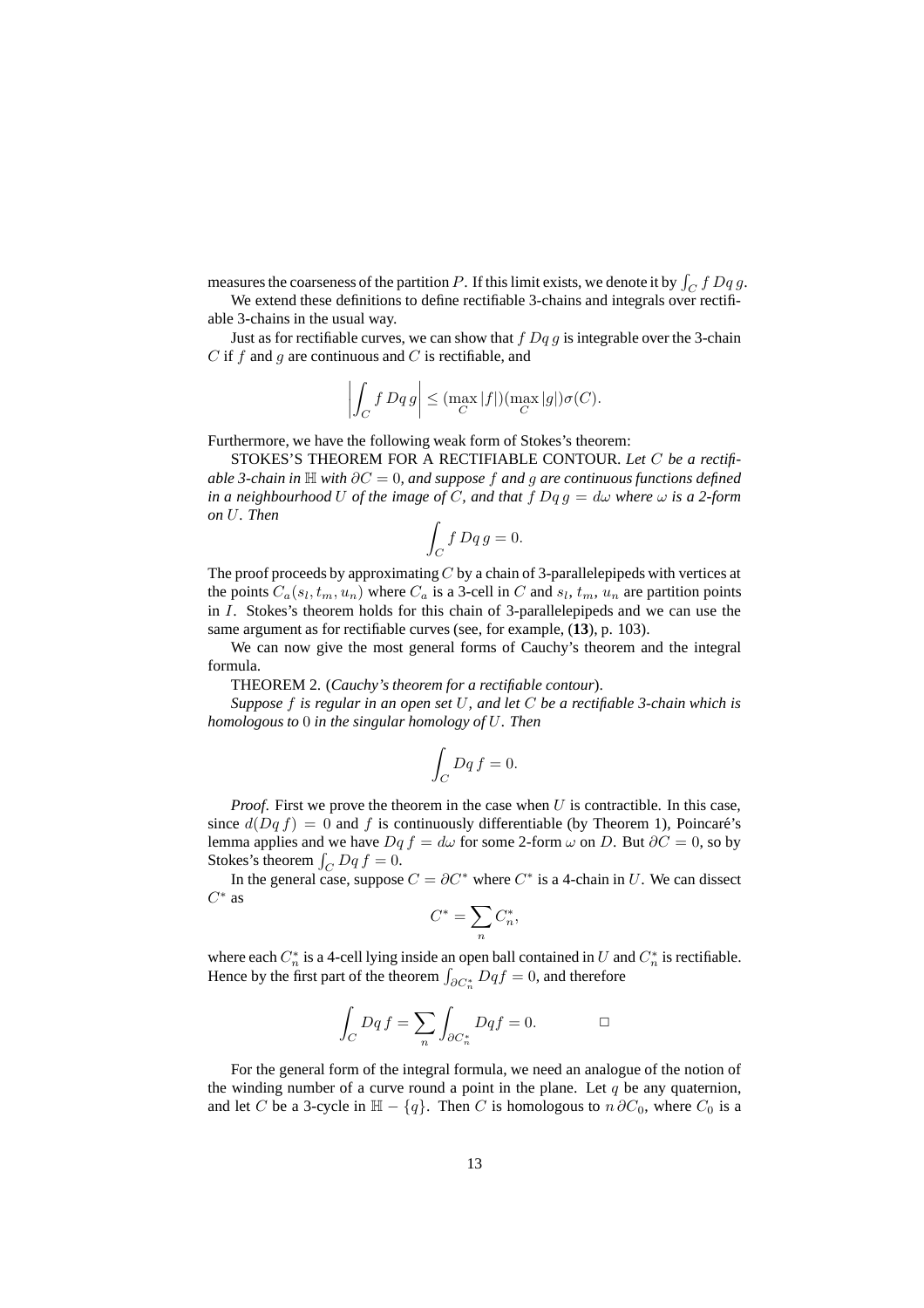positively oriented 4-parallelepiped in  $H - {q}$ , and n is an integer (independent of the choice of  $C_0$ ), which we will call the *wrapping number* of C about q.

THEOREM 3 (*the integral formula for a rectifiable contour*).

*Suppose* f *is regular in an open set* U*. Let* q<sup>0</sup> *be a point in* U*, and let* C *be a rectifiable* 3-chain *which* is *homologous,* in the *singular homology of*  $U - \{q_0\}$ , *to a differentiable 3-chain whose image is* ∂B *for some ball* B ⊂ U*. Then*

$$
\frac{1}{2\pi^2} \int_C \frac{(q - q_0)^{-1}}{|q - q_0|^2} Dq f(q) = n f(q_0)
$$

*where n is the wrapping number of C about*  $q_0$ *.* 

Many of the standard theorems of complex analysis depend only on Cauchy's integral formula, and so they also hold for quaternionic regular functions. Obvious examples are the maximum-modulus theorem (see, for example, (**14**), p. 165 (first proof)) and Liouville's theorem ((**14**), p. 85 (second proof)). Morera's theorem also holds for quaternionic functions, but in this case the usual proof cannot easily be adapted. It can be proved  $(8)$  by using a dissection argument to show that if f is continuous in an open set  $U$  and satisfies

$$
\int_{\partial C} Dq f = 0
$$

for every 4-parallelepiped  $C$  contained in  $U$ , then  $f$  satisfies the integral formula; and then arguing as for the analyticity of a regular function.

5. *Construction of regular functions*. Regular functions can be constructed from harmonic functions in two ways. First, if f is harmonic then (2.35) shows that  $\partial_l f$  is regular. Second, any real-valued harmonic function is, at least locally, the real part of a regular function:

THEOREM 4. *Let* u *be a real-valued function defined on a star-shaped open set*  $U \subseteq \mathbb{H}$ . If u is harmonic and has continuous second derivatives, there is a regular *function*  $f$  *defined on*  $U$  *such that*  $\text{Re } f = u$ *.* 

*Proof.* Without loss of generality we may assume that U contains the origin and is star-shaped with respect to it. In this case we will show that the function

$$
f(q) = u(q) + 2\operatorname{Pu} \int_0^1 s^2 \partial_l u(sq) q ds \tag{5.1}
$$

is regular in  $U$ .

Since

$$
\operatorname{Re} \int_0^1 s^2 \partial_l u(sq) q \, ds = \frac{1}{2} \int_0^1 s^2 \left\{ t \frac{\partial u}{\partial t}(sq) + x_i \frac{\partial u}{\partial x_i}(sq) \right\} ds
$$
  

$$
= \frac{1}{2} \int_0^1 s^2 \frac{d}{ds} [u(sq)] \, ds
$$
  

$$
= \frac{1}{2} u(q) - \int_0^1 su(sq) \, ds,
$$

we can write

$$
f(q) = 2 \int_0^1 s^2 \partial_l u(sq) q \, ds + 2 \int_0^1 su(sq) \, ds. \tag{5.2}
$$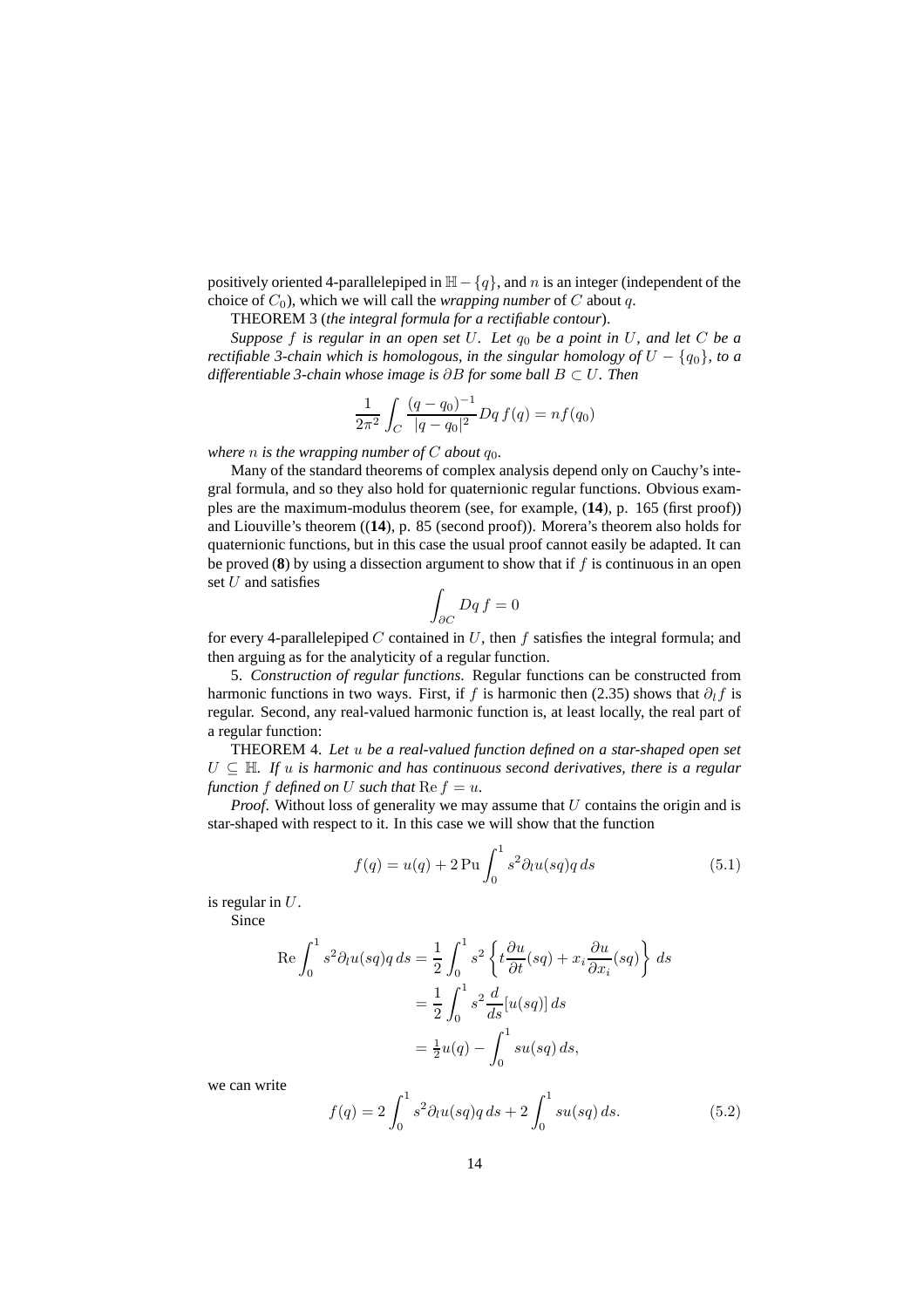Since u and  $\partial_l u$  have continuous partial derivatives in U, we can differentiate under the integral sign to obtain, for  $q \in U$ ,

$$
\bar{\partial}_l f(q) = 2 \int_0^1 s^2 \bar{\partial}_l [\partial_l u(sq)] q \, ds + \int_0^1 s^2 \{ \partial_l u(sq) + e_i \partial_l u(sq) e_i \} \, ds + 2 \int_0^1 s^2 \bar{\partial}_l u(sq) \, ds.
$$

But  $\bar{\partial}_l[\partial_l u(sq)] = \frac{1}{4}s\Delta u(sq) = 0$  since u is harmonic in U, and

$$
\partial_l u(sq) + e_i \partial_l u(sq) e_i = -2 \overline{\partial_l u(sq)}
$$
  
= 
$$
-2 \overline{\partial_l u(sq)}
$$
 since *u* is real.

Hence  $\bar{\partial}_l f = 0$  in U and so f is regular.  $\Box$ 

If the region  $U$  is star-shaped with respect not to the origin but to some other point  $a$ , formulae (5.1) and (5.2) must be adapted by changing origin, thus:

$$
f(q) = u(q) + 2 \operatorname{Pu} \int_0^1 s^2 \partial_l u((1 - s)a + sq)(q - a) ds \tag{5.3}
$$

.

$$
=2\int_0^1 s^2 \partial_t u((1-s)a+sq)(q-a) ds + 2\int_0^1 su((1-s)a+sq) ds. \tag{5.4}
$$

An example which can be expected to be important is the case of the function

$$
u(q) = |q|^{-2}
$$

This is the elementary potential function in four dimensions, as  $\log |z|$  is in the complex plane, and so the regular function whose real part is  $|q|^{-2}$  is an analogue of the logarithm of a complex variable.

We take  $U$  to be the whole of  $H$  except for the origin and the negative real axis. Then U is star-shaped with respect to 1, and  $|q|^{-1}$  is harmonic in U. Put

$$
u(q) = \frac{1}{|q|^2}
$$
,  $\partial_l u(q) = -\frac{q^{-1}}{|q|^2}$ ,  $a = 1$ ;

then (5.3) gives

$$
f(q) = -(q \operatorname{Pu} q)^{-1} - \frac{1}{|\operatorname{Pu} q|^2} \operatorname{arg} q \quad \text{if } \operatorname{Pu} q \neq 0
$$
  
= 
$$
\frac{1}{|q|^2} \quad \text{if } q \text{ is real and positive,}
$$
 (5.5)

where

$$
\arg q = \log(\text{Un } q) = \frac{\text{Pu } q}{|\text{Pu } q|} \tan^{-1} \left( \frac{|\text{Pu } q|}{\text{Re } q} \right),\tag{5.6}
$$

which is i times the usual argument in the complex plane generated by  $q$ . (In practice the formulae (5.3) and (5.4) are not very convenient to use, and it is easier to obtain (5.5) by solving the equations

$$
\nabla.\mathbf{F} = -\frac{2t}{(t^2 + r^2)^2}
$$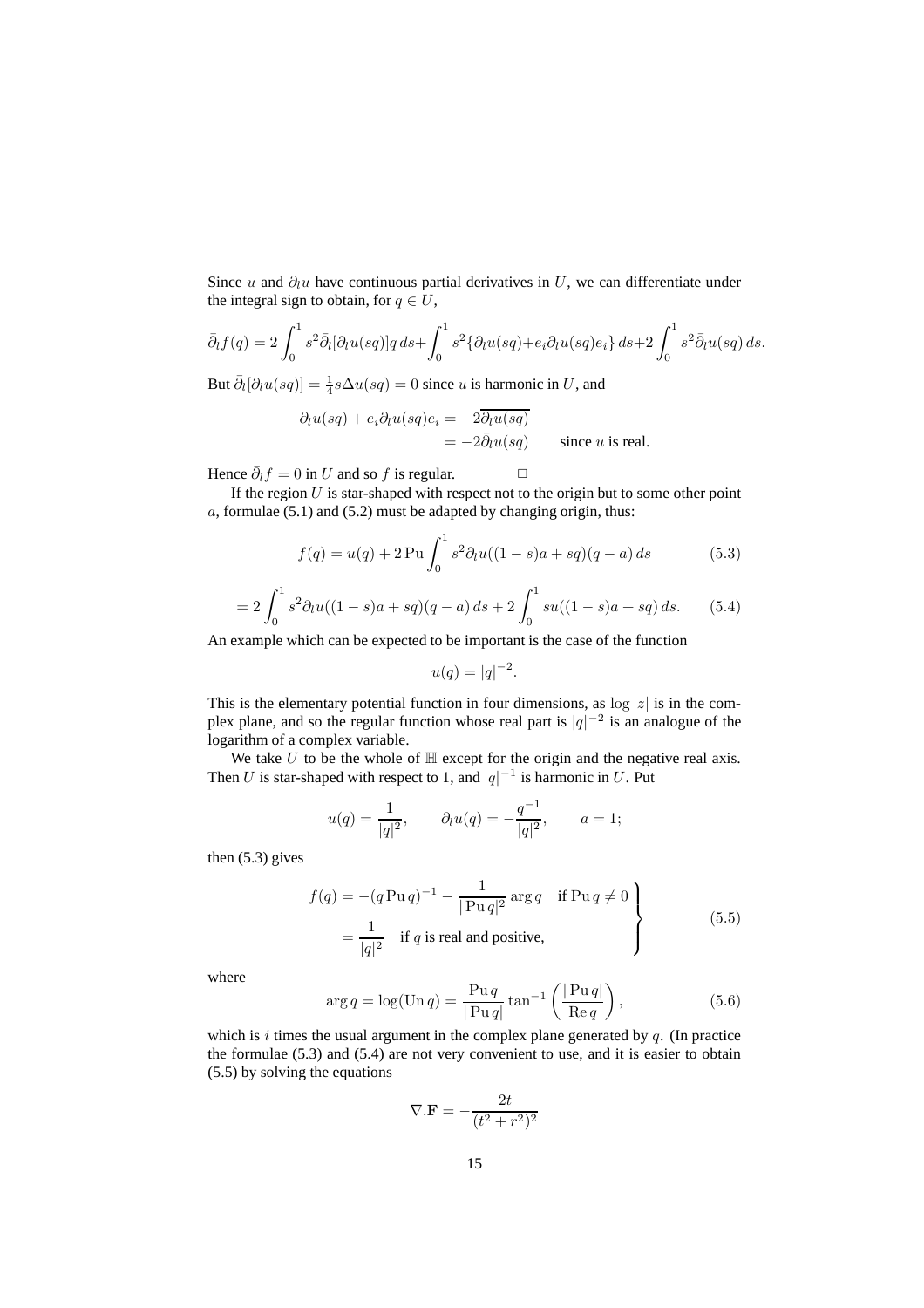$$
\frac{\partial \mathbf{F}}{\partial t} + \nabla \times \mathbf{F} = \frac{2\mathbf{r}}{(t^2 + r^2)^2},
$$

where  $t = \text{Re } q$ ,  $\mathbf{r} = \text{Pu } q$  and  $r = |\mathbf{r}|$ —these express the fact that  $\mathbf{F} : \mathbb{H} \to P$  is the pure quaternion part of a regular function whose real part is  $|q|^{-2}$ —and assuming that **F** has the form  $F(r)$ **r**.)

We will denote the function (5.5) by  $-2L(q)$ . The derivative of  $L(q)$  can most easily be calculated by writing it in the form

$$
L(q) = -\frac{r^2 + te_i x_i}{2r^2(r^2 + t^2)} + \frac{e_i x_i}{2r^3} \tan^{-1}\left(\frac{r}{t}\right);
$$
 (5.7)

the result is

$$
\partial_l L(q) = G(q) = \frac{q^{-1}}{|q|^2}.
$$
\n(5.8)

Thus  $L(q)$  is a primitive for the function occurring in the Cauchy-Fueter integral formula, just as the complex logarithm is a primitive for  $z^{-1}$ , the function occurring in Cauchy's integral formula.

Theorem 4 shows that there are as many regular functions of a quaternion variable as there are harmonic functions of four real variables. However, these functions do not include the simple algebraic functions, such as powers of the variable, which occur as analytic functions of a complex variable. Fueter (**4**) also found a method for constructing a regular function of a quaternion variable from an analytic function of a complex variable.

For each  $q \in \mathbb{H}$ , let  $\eta_q : \mathbb{C} \to \mathbb{H}$  be the embedding of the complex numbers in the quaternions such that q is the image of a complex number  $\zeta(q)$  lying in the upper half-plane; i.e.

$$
\eta_q(x+iy) = x + \frac{\text{Pu } q}{|\text{Pu } q|} y,\tag{5.9}
$$

$$
\zeta(q) = \text{Re}\,q + i|\,\text{Pu}\,q|.\tag{5.10}
$$

Then we have

**THEOREM 5.** Suppose  $f : \mathbb{C} \to \mathbb{C}$  *is analytic in the open set*  $U \subseteq \mathbb{C}$ *, and define*  $\tilde{f} : \mathbb{H} \to \mathbb{H}$  by

$$
\tilde{f}(q) = \eta_q \circ f \circ \zeta(q). \tag{5.11}
$$

*Then*  $\Delta \tilde{f}$  *is regular in the open set*  $\zeta^{-1}(U) \subseteq \mathbb{H}$ *, and its derivative is* 

$$
\partial_l(\Delta \tilde{f}) = \Delta \tilde{f}',\tag{5.12}
$$

*where* f 0 *is the derivative of the complex function* f*.*

For a proof, see (7). Note that if we write  $f(x+iy) = u(x, y) + iv(x, y)$ ,  $t = \text{Re } q$ and  $r = Pu q$ , then

$$
\tilde{f}(q) = u(t, r) + \frac{\text{Pu } q}{r} v(t, r),
$$
\n(5.13)

$$
\Delta \tilde{f}(q) = \frac{2u_2(t, r)}{r} + \frac{2 \operatorname{Pu} q}{r} \left\{ \frac{v_2(t, r)}{r} - \frac{v(t, r)}{r^2} \right\},\tag{5.14}
$$

and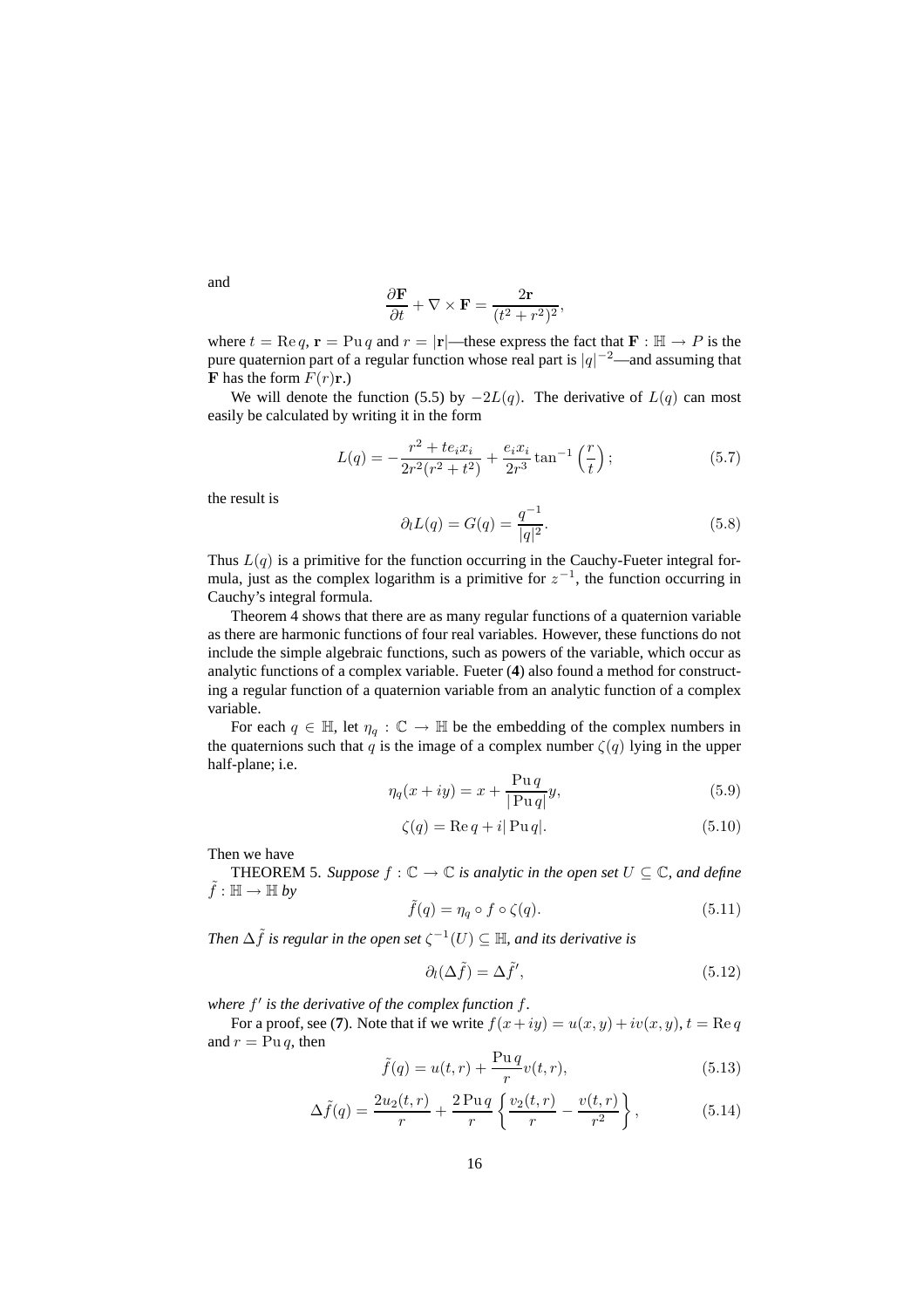where the suffix 2 denotes differentiation with respect to the second argument.

Functions of the form  $\tilde{f}$  have been taken as the basis of an alternative theory of functions of a quaternion variable by Cullen (**15**). The following examples are interesting: when

$$
f(z) = z^{-1}, \qquad \Delta \tilde{f}(q) = -4G(q); \tag{5.15}
$$

when

$$
f(z) = \log z, \qquad \Delta \tilde{f}(q) = -4L(q) \tag{5.16}
$$

Given a regular function  $f$ , other regular functions can be constructed from it by composing it with conformal transformations. The special cases of inversion and rotation are particularly useful:

**PROPOSITION 5.** (i) *Given a function*  $f : \mathbb{H} \to \mathbb{H}$ , let  $If : \mathbb{H} - \{0\} \to \mathbb{H}$  be the *function*

$$
If(q) = \frac{q^{-1}}{|q|^2} f(q^{-1}).
$$
\n(5.17)

*If* f *is regular at* q −1 *,* If *is regular at* g*.*

(ii) *Given a function*  $f : \mathbb{H} \to \mathbb{H}$  *and constant quaternions* a, b, let  $M(a, b)$  *f* be the *function*

$$
[M(a,b)f](q) = bf(a^{-1}qb).
$$
\n(5.18)

If  $f$  is regular at  $a^{-1}qb$ ,  $M(a, b)f$  is regular at  $q$ .

*Proof*. (i) By Proposition 4 it is sufficient to show that

$$
Dq \wedge d(If)_q = 0.
$$

Now  $If = G(f \circ i)$ , where  $G(q) = \frac{q^{-1}}{|q|^2}$  and  $i : \mathbb{H} - \{0\} \to \mathbb{H}$  is the inversion  $q \mapsto q^{-1}$ . Hence

$$
Dq \wedge d(If)_{q} = Dq \wedge dG_q f(q^{-1}) + Dq \wedge G(q) d(f \circ i)_{q}
$$
  
= 
$$
Dq G(q) \wedge i_q^* df_{q^{-1}}
$$

since G is regular at  $q \neq 0$ . But

$$
i_q^* Dq(h_1, h_2, h_3) = Dq(-q^{-1}h_1q^{-1}, -q^{-1}h_2q^{-1}, -q^{-1}h_3q^{-1})
$$
  
= 
$$
-\frac{q^{-1}}{|q|^4} Dq(h_1, h_2, h_3)q^{-1}
$$

by (2.31). Thus

$$
Dq\,G(q)=-|q|^2q\imath_q^*Dq
$$

and so

$$
Dq \wedge d(If)_q = -|q|^2 q i_q^* (Dq \wedge df_{q^{-1}})
$$
  
= 0

if f is regular at  $q^{-1}$ .

(ii) Let  $\mu : \mathbb{H} \to \mathbb{H}$  be the map  $q \mapsto aq_0$ . Then by (2.31)

$$
\mu^* D q = |a|^2 |b|^2 a D q b
$$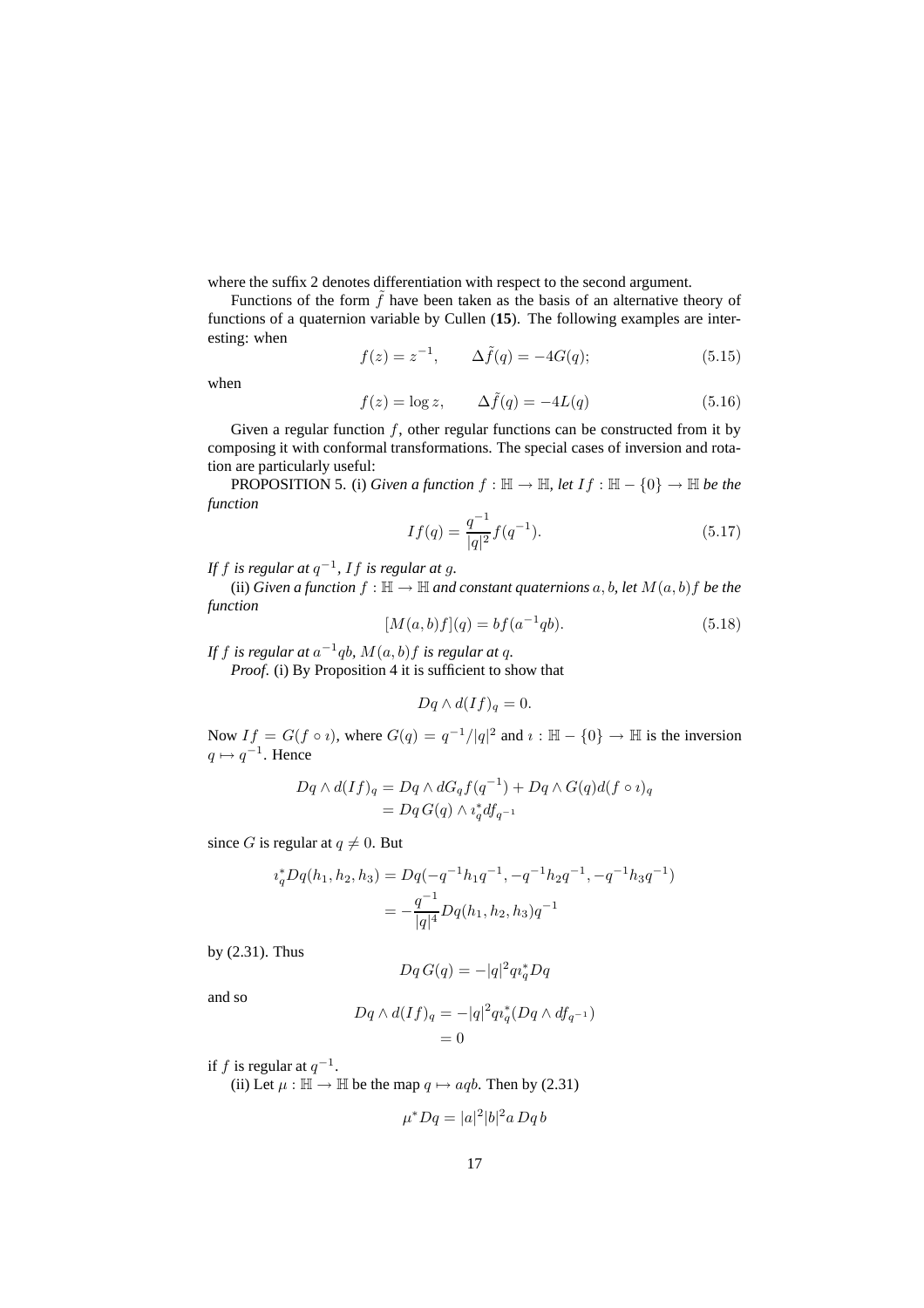and so

$$
Dq \wedge d[M(a,b)f]_q = Dq \wedge b\mu_q^* df_{\mu(q)}
$$
  
=  $|a|^{-2} |b|^{-2} a^{-1} (\mu_q^* Dq) b^{-1} \wedge b\mu_q^* df_{\mu(q)}$   
=  $|a|^{-2} |b|^{-2} a^{-1} \mu_q^* (Dq \wedge df_{\mu(q)})$   
= 0

if f is regular at  $\mu(q)$ . It follows from Proposition 4 that  $M(a, b)f$  is regular at  $q. \Box$ 

The general conformal transformation of the one-point compactification of  $H$  is of the form

$$
\nu(q) = (aq+b)(cq+d)^{-1} \tag{5.19}
$$

with  $a^{-1}b \neq c^{-1}d$ . Such a transformation ((**16**), p. 312) is the product of a sequence of transformations of the types considered in Proposition 5, together with translations  $q \mapsto q + a$  (which clearly preserve regularity). The corresponding transformation of regular functions is as follows:

**THEOREM** 6. *Given a function*  $f : \mathbb{H} \to \mathbb{H}$  *and a conformal transformation*  $\nu$  *as*  $in (5.19)$ , *let*  $M(\nu)$ *f be the function* 

$$
[M(\nu)f](q) = \frac{1}{|b - ac^{-1}d|^2} \frac{(cq + d)^{-1}}{|cq + d|^2} f(\nu(q)).
$$

## *If* f *is regular at*  $\nu(q)$ *,*  $M(\nu)$ *f is regular at q.*

6. *Homogeneous regular functions*. In this section we will study the relations between regular polynomials, harmonic polynomials and harmonic analysis on the group  $S$  of unit quaternions, which is to quaternionic analysis what Fourier analysis is to complex analysis.

The basic Fourier functions  $e^{in\theta}$  and  $e^{-in\theta}$ , regarded as functions on the unit circle in the complex plane, each have two extensions to harmonic functions on  $\mathbb{C} - \{0\}$ ; thus we have the four functions  $z^n$ ,  $\bar{z}^n$ ,  $z^{-n}$  and  $\bar{z}^{-n}$ . The requirement of analyticity picks out half of these, namely  $z^n$  and  $z^{-n}$ . In the same way the basic harmonic functions on S, namely the matrix elements of unitary irreducible representations of S, each have two extensions to harmonic functions on  $H - \{0\}$ , one with a negative degree of homogeneity and one with a positive degree. We will see that the space of functions belonging to a particular unitary representation, corresponding to the space of combinations of  $e^{in\theta}$  and  $e^{-in\theta}$  for a particular value of n, can be decomposed into two complementary subspaces; one (like  $e^{in\theta}$ ) gives a regular function on  $\mathbb{H} - \{0\}$ when multiplied by a positive power of |q|, the other (like  $e^{-in\theta}$ ) has to be multiplied by a negative power of  $|q|$ .

Let  $U_n$  be the set of functions  $f : \mathbb{H} - \{0\} \to \mathbb{H}$  which are regular and homogeneous of degree *n* over  $\mathbb{R}$ , i.e.

$$
f(\alpha q) = \alpha^n f(q) \qquad \text{for } \alpha \in R.
$$

Removing the origin from the domain of f makes it possible to consider both positive and negative n (the alternative procedure of adding a point at infinity to  $\mathbb H$  has disadvantages, since regular polynomials do not necessarily admit a continuous extension to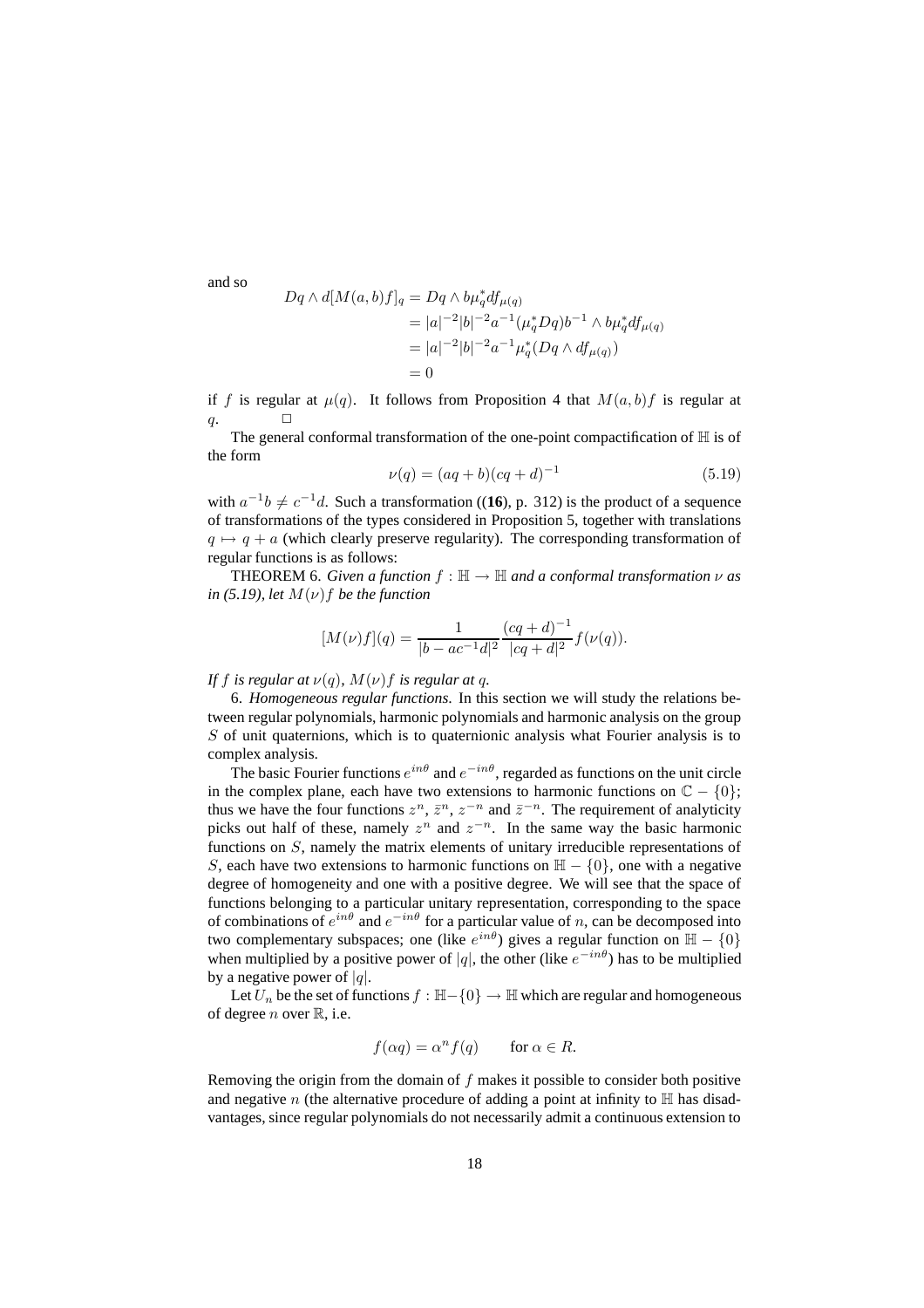$\mathbb{H} \cup \{\infty\} \cong S^4$ ). Let  $W_n$  be the set of functions  $f : \mathbb{H} - \{0\} \to \mathbb{H}$  which are harmonic and homogeneous of degree n over R. Then  $U_n$  and  $W_n$  are right vector spaces over H (with pointwise addition and scalar multiplication) and since every regular function is harmonic, we have  $U_n \subseteq W_n$ .

Functions in  $U_n$  and  $\overline{W}_n$  can be studied by means of their restriction to the unit sphere  $S = \{q : |q| = 1\}$ . Let

$$
\tilde{U}_n = \{f|S : f \in U_n\}, \qquad \tilde{W}_n = \{f|S : f \in W_n\};
$$

then  $U_n$  and  $\tilde{U}_n$  are isomorphic (as quaternionic vector spaces) by virtue of the correspondence

$$
f \in U_n \Leftrightarrow \tilde{f} \in \tilde{U}_n
$$
, where  $f(q) = r^n \tilde{f}(u)$ , (6.1)

using the notation  $r = |q| \in \mathbb{R}$ ,  $u = q/|q| \in S$ .

Similarly  $W_n$  and  $\tilde{W}_n$  are isomorphic.

In order to express the Cauchy-Riemann-Fueter equations in a form adapted to the polar decomposition  $q = ru$ , we introduce the following vector fields  $X_0, ..., X_3$  on  $\mathbb{H} - \{0\}$ :

$$
X_0 f = \frac{d}{d\theta} [f(qe^{\theta})]_{\theta=0},
$$
\n(6.2)

$$
X_i f = \frac{d}{d\theta} f[q \exp(e_i \theta)]_{\theta=0} = \frac{d}{d\theta} f[q(\cos \theta + e_i \sin \theta)]_{\theta=0} \quad (i = 1, 2, 3). \tag{6.3}
$$

These fields form a basis for the real vector space of left-invariant vector fields on the multiplicative group of  $\mathbb{H}$ , and they are related to the Cartesian vector fields  $\partial/\partial t$ ,  $\partial/\partial x_i$  by

$$
X_0 = t \frac{\partial}{\partial t} + x_i \frac{\partial}{\partial x_i},\tag{6.4}
$$

$$
X_i = -x_i \frac{\partial}{\partial t} + t \frac{\partial}{\partial x_i} - \epsilon_{ijk} x_j \frac{\partial}{\partial x_k},
$$
\n(6.5)

$$
\frac{\partial}{\partial t} = \frac{1}{r^2} (tX_0 - x_iX_i),\tag{6.6}
$$

$$
\frac{\partial}{\partial x_i} = \frac{1}{r^2} (\epsilon_{ijk} x_j X_k + t X_i + x_i X_0).
$$
 (6.7)

Their Lie brackets are

$$
[X_0, X_i] = 0,\t(6.8)
$$

$$
[X_i, X_j] = 2\epsilon_{ijk} X_k. \tag{6.9}
$$

Using (6.6) and (6.7) the differential operators  $\bar{\partial}_l$  and  $\Delta$  can be calculated in terms of  $X_0$  and  $X_i$ . The result is

$$
\bar{\partial}_l = \frac{1}{2}\bar{q}^{-1}(X_0 + e_i X_i),\tag{6.10}
$$

$$
\Delta = \frac{1}{r^2} \left\{ X_i X_i + X_0 (X_0 + 2) \right\}.
$$
 (6.11)

The following facts about the space of harmonic functions  $W_n$  are well known (and follow from (6.11); see, for example, (**17**), p. 71):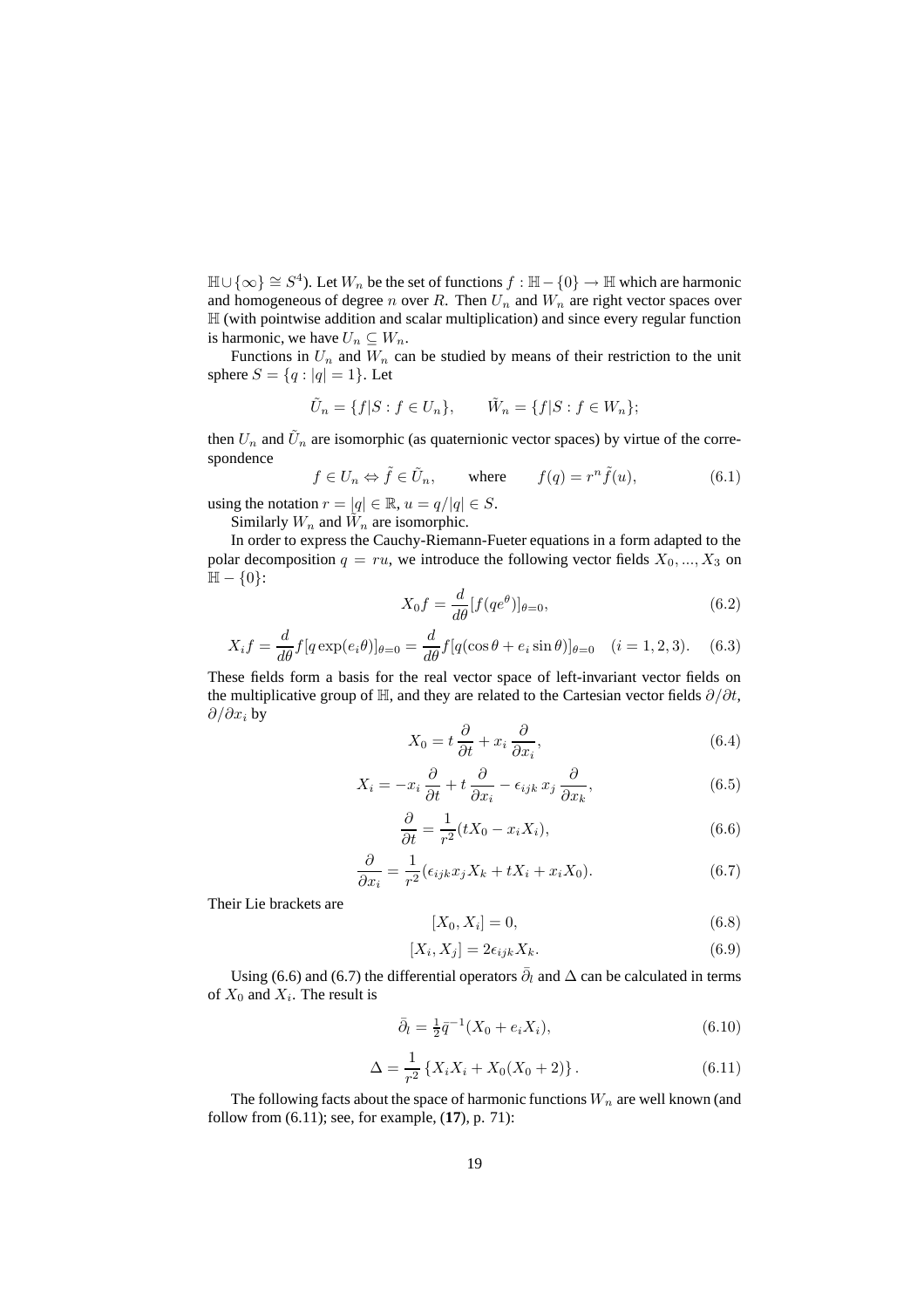**PROPOSITION** 6. (i)  $\tilde{W}_n \cong \tilde{W}_{-n-2}$ . (ii)  $\dim W_n = (n+1)^2$ . (iii) *The elements of*  $W_n$  are polynomials in q.

We can now obtain the basic facts about the spaces  $U_n$  of regular functions:

THEOREM 7. (i)  $\tilde{W}_n = \tilde{U}_n \oplus \tilde{U}_{-n-2}$ . (ii)  $\tilde{U}_n \cong U_{-n-3}$ . (iii)  $\dim U_n = \frac{1}{2}(n +$  $1)(n+2)$ .

*Proof.* (i) Equation (6.10) shows that the elements of  $U_n$ , which satisfy  $X_0 f = nf$ and  $\bar{\partial}_{l}f = 0$ , are eigenfunctions of  $\Omega = e_i X_i$  with eigenvalue  $-n$ . Since the vector fields  $X_i$  are tangential to the sphere S,  $\Omega$  can be considered as an operator on  $\tilde{W}_n$ , and  $\tilde{U}_n$  consists of the eigenfunctions of  $\Omega$  with eigenvalue  $-n$ . Using (6.9), it can be shown that

$$
\Omega^2 - 2\Omega + X_i X_i = 0.
$$

Hence

$$
\tilde{f} \in \tilde{W}_n \Rightarrow \Delta(r^n f) = 0
$$
  
\n
$$
\Rightarrow X_i X_i f = -n(n+2)f
$$
  
\n
$$
\Rightarrow (\Omega - n - 2)(\Omega + n) f = 0.
$$

It follows that  $\tilde{W}_n$  is the direct sum of the eigenspaces of  $\tilde{\Omega}$  with eigenvalues  $-n$  and  $n+2$  (these are vector subspaces of  $\tilde{W}_n$  since the eigenvalues are real), i.e.

$$
\tilde{W}_n = \tilde{U}_n \oplus \tilde{U}_{-n-2}.
$$

(ii) It follows from Proposition  $5(i)$  that the mapping I is an isomorphism between  $U_n$  and  $U_{-n-3}$ .

(iii) Let  $d_n = \dim U_n$ . By (i) and Proposition 6(ii),

$$
d_n + d_{-n-2} = (n+1)^2
$$

and by (ii),

 $d_{-n-2} = d_{n-1}$ .

Thus

$$
d_n + d_{n-1} = (n+1)^2.
$$

The solution of this recurrence relation, with  $d_0 = 1$ , is

$$
d_n = \frac{1}{2}(n+1)(n+2).
$$

There is a relation between Proposition 5 (ii) and the fact that homogeneous regular functions are eigenfunctions of  $\Omega$ . Proposition 5 (ii) refers to a representation M of the group  $\mathbb{H}^\times\times\mathbb{H}^\times$  defined on the space of real-differentiable functions  $f:\mathbb{H}-\{0\}\to\mathbb{H}$ by

$$
[M(a,b)f](q) = b f(a^{-1}qb).
$$

Restricting to the subgroup  $\{(a, b) : |a| = |b| = 1\}$ , which is isomorphic to

$$
SU(2)\times SU(2),
$$

we obtain a representation of  $SU(2) \times SU(2)$ . Since the map  $q \mapsto aq b$  is a rotation when  $|a| = |b| = 1$ , the set W of harmonic functions is an invariant subspace under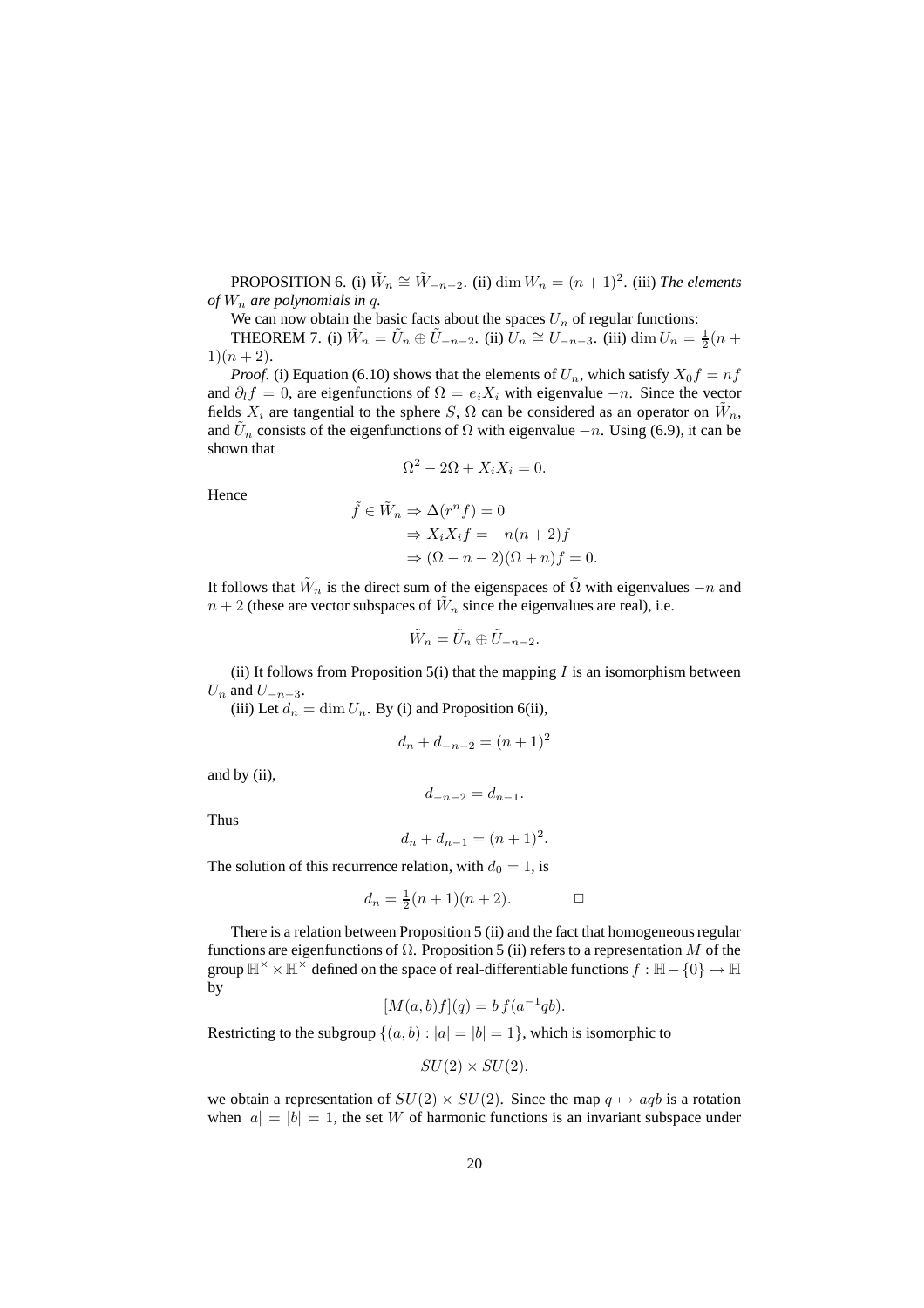this representation. Now  $W = \mathbb{H} \otimes_{\mathbb{C}} W^c$ , where  $W^c$  is the set of complex-valued harmonic functions, and the representation of  $SU(2) \times SU(2)$  can be written as

$$
M(a,b)(q\otimes f)=(bq)\otimes R(a,b)f
$$

where R denotes the quasi-regular representation corresponding to the action  $q \mapsto$  $aqb^{-1}$  of  $SU(2) \times SU(2)$  on  $\mathbb{H} - \{0\}$ :

$$
[R(a,b)f]q = f(a^{-1}qb).
$$

Thus  $M|W$  is the tensor product of the representations  $D^0 \times D^1$  and  $R|W^c$  of

$$
SU(2) \times SU(2),
$$

where  $D^n$  denotes the  $(n + 1)$ -dimensional complex representation of  $SU(2)$ . The isotypic components of  $R|W^c$  are the homogeneous subspaces  $W_n^c$ , on which R acts irreducibly as  $D^n \times D^n$ ; thus  $W_n$  is an invariant subspace under the representation M, and  $M|W_n$  is the tensor product  $(D^0 \times D^1) \otimes (D^n \times D^n)$ .  $W_n$  therefore has two invariant subspaces, on which M acts as the irreducible representations  $D^n \times D^{n+1}$ and

$$
D^n \times D^{n-1}.
$$

These subspaces are the eigenspaces of  $\Omega$ . To see this, restrict attention to the second factor in  $SU(2) \times SU(2)$ ; we have the representation

$$
M'(b)(q\otimes f)=M(1,b)(q\otimes f)=[D^1(b)q]\otimes[R(1,b)f]
$$

where  $D^1(b)q = bq$ . The infinitesimal generators of the representation  $R(1, b)$  are the differential operators  $X_i$ ; the infinitesimal generators of  $D^1(b)$  are  $e_i$  (by which we mean left multiplication by  $e_i$ ). Hence the infinitesimal operators of the tensor product  $M'$  are  $e_i + X_i$ . The isotypic components of W are the eigenspaces of the Casimir operator

$$
(e_i + X_i)(e_i + X_i) = e_i e_i + X_i X_i + 2\Omega.
$$

But  $e_i e_i = -3$ , and  $X_i X_i = -n(n+2)$  on  $W_n$ ; hence

$$
(e_i + X_i)(e_i + X_i) = 2\Omega - n^2 - 2n - 3.
$$

and so the isotypic components of  $W_n$  for the representation  $M'$  are the eigenspaces of  $\Omega$ .  $U_n$ , the space of homogeneous regular functions of degree n, has eigenvalue  $-n$ for  $\Omega$ , and so  $M'|U_n$  is the representation  $D^{n+1}$  of  $SU(2)$ .

Similar considerations lead to the following fact:

PROPOSITION 7. *If* f *is regular,* qf *is harmonic.*

The representation M of  $SU(2) \times SU(2)$  can also be used to find a basis of regular polynomials. It belongs to a class of induced representations which is studied in (**18**), where a procedure is given for splitting the representation into irreducible components and finding a basis for each component. Rather than give a rigorous heuristic derivation by following this procedure, which is not very enlightening in this case, we will state the result and then verify that it is a basis.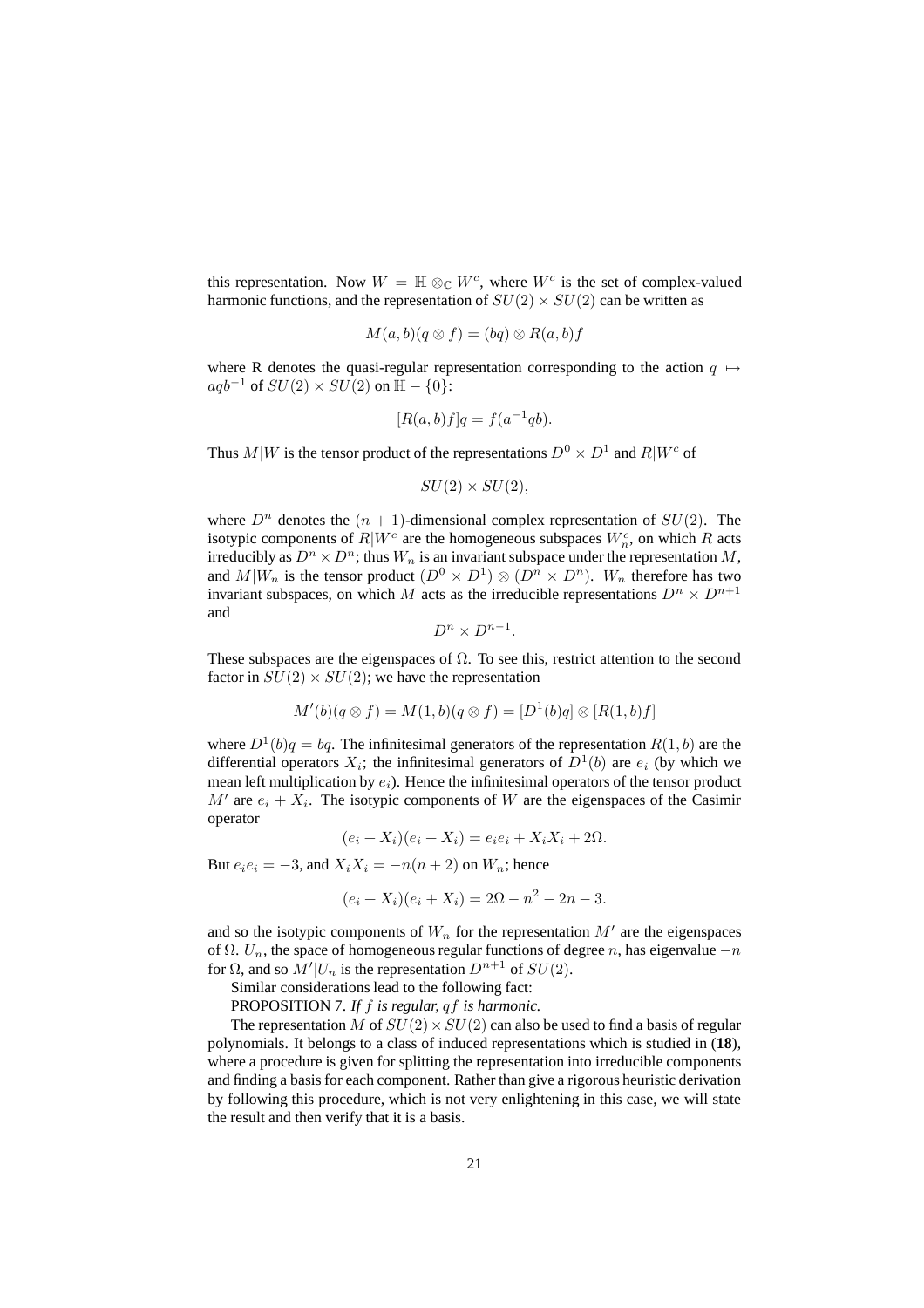Since the functions to be considered involve a number of factorials, we introduce the notation n

$$
z^{[n]} = \frac{z^n}{n!} \text{ if } n \le 0
$$

$$
= 0 \text{ if } n < 0
$$

for a complex variable  $z$ . This notation allows the convenient formulae

$$
\frac{d}{dz}z^{[n]} = z^{[n-1]},\tag{6.12}
$$

$$
(z_1 + z_2)^{[n]} = \sum_r z_1^{[r]} z_2^{[n-r]}
$$
\n(6.13)

where the sum is over all integers  $r$ .

The representation  $D^n$  of  $S \cong SU(2)$  acts on the space of homogeneous polynomials of degree  $n$  in two complex variables by

$$
[Dn(u)f](z_1, z_2) = f(z'_1, z'_2),
$$

where

$$
z_1' + jz_2' = u^{-1}(z_1 + jz_2).
$$

Writing  $u = v + jw$  where  $v, w \in \mathbb{C}$  and  $|v|^2 + |w|^2 = 1$ , we have

$$
z'_1 = \overline{v}z_1 + \overline{w}z_2
$$
,  $z'_2 = -wz_1 + vz_2$ .

Hence the matrix elements of  $D^n(u)$  relative to the basis  $f_k(z_1, z_2) = z_1^{[k]} z_2^{[n-k]}$  are

$$
D_{kl}^{n}(u) = (-)^{n} k! (n - k)! P_{kl}^{n}(u)
$$

where

$$
P_{kl}^{n}(v+jw) = \sum_{r} (-)^{r} v^{[n-k-l+r]} \bar{v}^{[r]} w^{[k-r]} \bar{w}^{[l-r]}
$$
(6.14)

The functions  $P_{kl}^n(q)$  are defined for all quaternions  $q = v + jw$  and for all integers k, l, n, but they are identically zero unless  $0 \leq k, l \leq n$ .

PROPOSITION 8. As a right vector space over  $\mathbb{H}$ ,  $U_n$  has the basis

$$
Q_{kl}^n(q) = P_{kl}^n(q) - jP_{k-1,l}^n(q) \qquad (0 \le k \le l \le n).
$$

*Proof.* Using (6.14), it is easy to verify that  $Q_{kl}^n$  satisfies the Cauchy-Riemann-Fueter equations in the form (cf. 3.11)

$$
\frac{\partial P_{kl}^n}{\partial \bar{v}} = -\frac{\partial P_{k-1,l}^n}{\partial \bar{w}}, \qquad \frac{\partial P_{kl}^n}{\partial w} = \frac{\partial P_{k-1,l}^n}{\partial v}.
$$

Since the functions  $D_{kl}^n$  are independent over  $\mathbb C$  as functions on  $S$  for  $0 \le k, l \le n$ , the functions  $P_{kl}^n$  are independent over  $\mathbb C$  as functions on  $\mathbb H$  for  $0 \leq k, l \leq n$ . It follows that the functions  $Q_{kl}^n$  ( $0 \le k \le n+1, 0 \le l \le n$ ) are independent over  $\mathbb C$  and therefore span a right vector space over  $\mathbb H$  of dimension at least  $\frac{1}{2}(n+1)(n+2)$ . Since this space is a subspace of  $U_n$  which has dimension  $\frac{1}{2}(n+1)(n+2)$ , the  $Q_{kl}^n$  span  $U_n$ .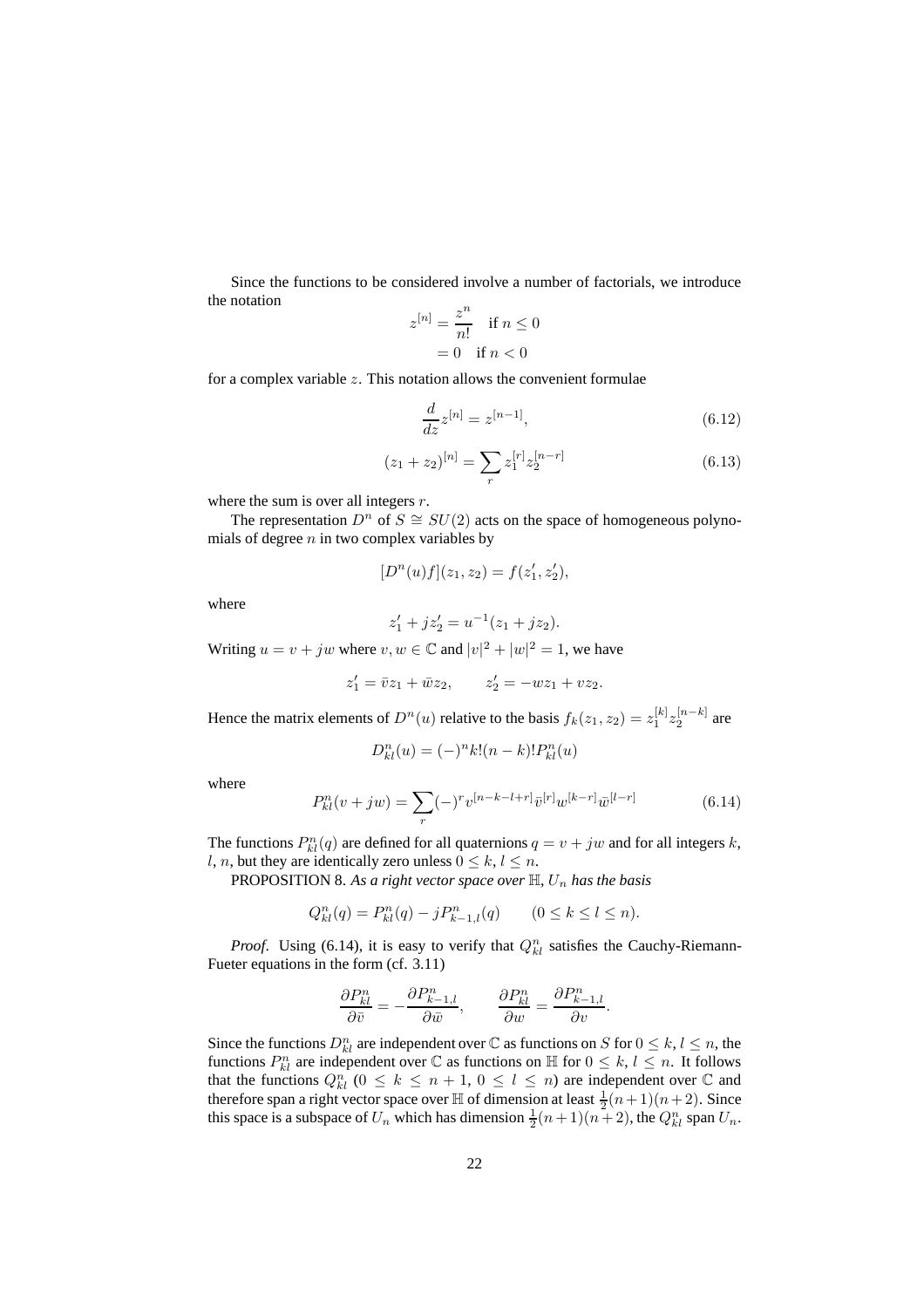Since  $zj = i\overline{z}$  for any  $z \in \mathbb{C}$ , it can be seen from the definition (6.14) that

$$
P_{kl}^n j = j P_{n-k,n-l}^n
$$

and therefore

$$
Q_{kl}^n j = Q_{n-k+1,n-l}^n.
$$

Thus  $U_n$  is spanned by the  $Q_{kl}^n$  ( $0 \le k \le l \le n$ ), which therefore form a basis for  $U_n$ .  $\Box$ 

Another basis for  $U_n$  will be given in the next section.

We conclude this section by studying the quaternionic derivative  $\partial_l$ . Since  $\partial_l$  is a linear map from  $U_n$  into  $U_{n-1}$  and  $\dim U_n > \dim U_{n-1}$ ,  $\partial_l$  must have a large kernel and so we cannot conclude from  $\partial_l f = 0$  that f is constant. However, although the result is far from unique, it is possible to integrate regular polynomials:

THEOREM 8. *Every regular polynomial has a primitive, i.e.*  $\partial_l$  *maps*  $U_n$  *onto*  $U_{n-1}$  *if*  $n > 0$ .

*Proof.* Suppose  $f \in U_n$  is such that  $\partial_l f = 0$ . Then

$$
\frac{\partial f}{\partial t} = e_i \frac{\partial f}{\partial x_i} = 0.
$$

Thus  $f$  can be regarded as a function on the space  $P$  of pure imaginary quaternions. Using vector notation for elements of P and writing  $f = f_0 + \mathbf{f}$  with  $f_0 \in \mathbb{R}, \mathbf{f} \in P$ , the condition  $e_i \partial f / \partial x_i = 0$  becomes

$$
\nabla f_0 + \nabla \times \mathbf{f} = 0, \qquad \nabla . \mathbf{f} = 0.
$$

If  $n \geq 0$ , we can define  $f(0)$  so that these hold throughout P, and so there exists a function  $\mathbf{F}: P \to P$  such that

$$
\mathbf{f} = \nabla \times \mathbf{F}, \qquad f_0 = -\nabla \cdot \mathbf{F},
$$

i.e.

$$
f = e_i \frac{\partial \mathbf{F}}{\partial x_i}.
$$

Then **F** is harmonic, i.e.  $\nabla^2 \mathbf{F} = 0$ .

Let  $T_n$  be the right quaternionic vector space of functions  $\mathbf{F} : P \to \mathbb{H}$  which are homogeneous of degree n and satisfy  $\nabla^2 \mathbf{F} = 0$ ; then  $\dim T_n = 2n + 1$ . Let K<sub>n</sub> be the subspace of  $T_n$  consisting of functions satisfying  $e_i \frac{\partial \mathbf{F}}{\partial x_i} = 0$ ; then  $K_n = \ker \partial_l \subset U_n$ . The above shows that  $e_i \partial/\partial x_i : T_{n+1} \to T_n$  maps  $T_{n+1}$  onto  $K_n$ ; its kernel is  $K_{n+1}$  and so

$$
\dim K_n + \dim K_{n+1} = \dim T_{n+1} = 2n + 3.
$$

The solution of this recurrence relation, with dim  $K_0 = 1$ , is dim  $K_n = n + 1$ . But

$$
\dim U_n - \dim U_{n-1} = \frac{1}{2}(n+1)(n+2) - \frac{1}{2}n(n+1) = n+1.
$$

It follows that  $\partial_l$  maps  $U_n$  onto  $U_{n-1}$ .  $□$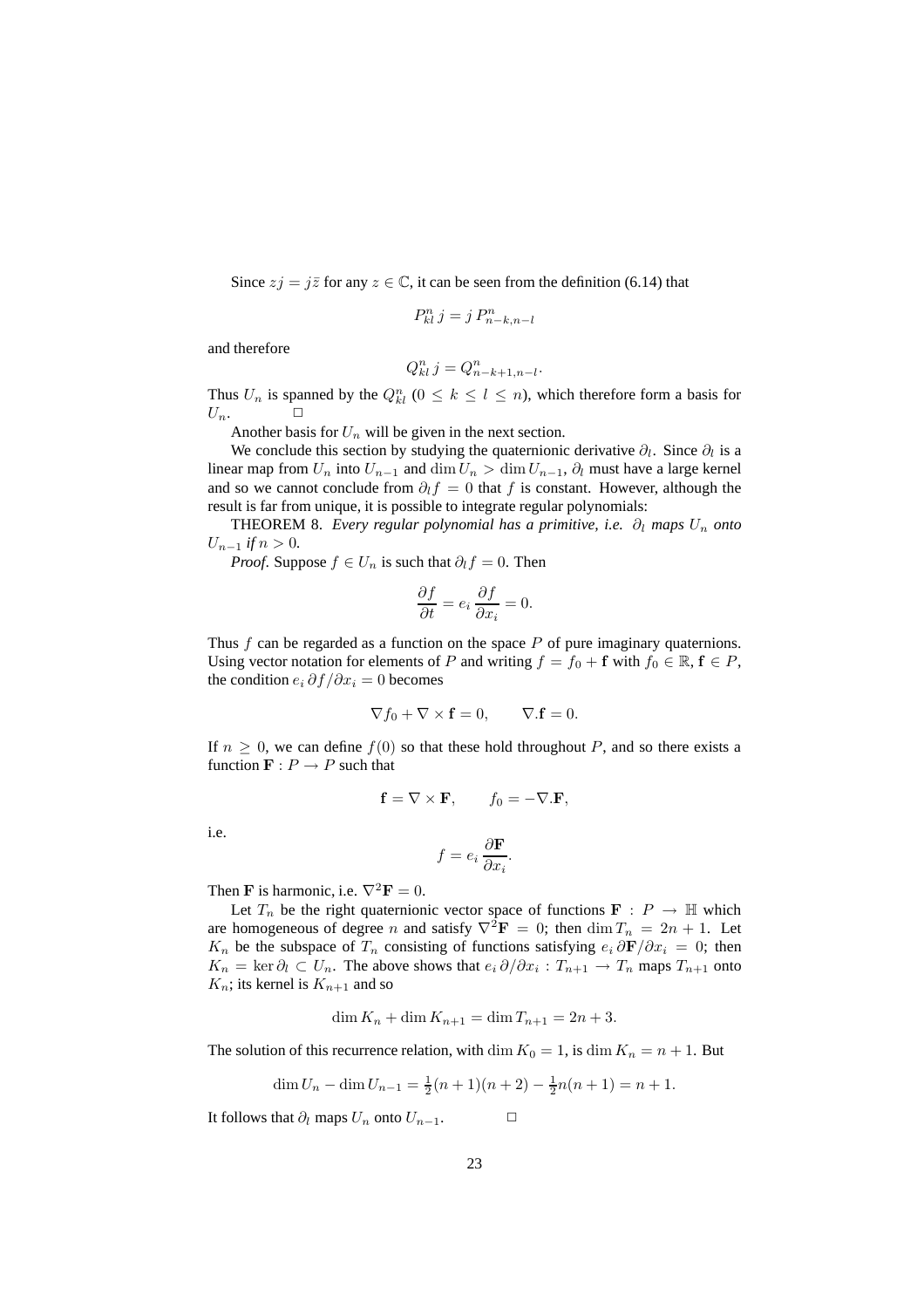**THEOREM** 9. If  $n < 0$ , the map  $\partial_l : U_n \to U_{n-1}$  is one-to-one.

*Proof*. We introduce the following inner product between functions defined on the unit sphere  $S$ :

$$
\langle f, g \rangle = \int_S \overline{f(u)} g(u) du
$$

where  $du$  denotes Haar measure on the group  $S$ , normalized so that

$$
\int_{S} du = \frac{1}{2}\pi^2.
$$

For functions defined on  $H$ , we can write this as

$$
\langle f, g \rangle = \int_S \overline{f(q)} q^{-1} Dq g(q)
$$

As a map:  $U_n \times U_n \to H$ , this is antilinear in the first variable and linear in the second, i.e.

$$
\langle fa,gb\rangle=\bar{a}\langle f,g\rangle b\quad\text{for all }a,b\in\mathbb{H}
$$

and is non-degenerate since  $\langle f, f \rangle = 0 \Leftrightarrow f = 0$ .

Now let  $f \in U_n$ ,  $g \in U_{-n-2}$  and let I denote the map:  $U_n \to U_{-n-3}$  defined in Proposition 5(i). Then

$$
\langle g, I\partial_t f \rangle = \int_S \overline{g(q)} q^{-1} Dq q^{-1} \partial_t f(q^{-1})
$$

$$
= - \int_S \overline{g(q)} i^*(Dq \partial_t f),
$$

where *i* denotes the map  $q \mapsto q^{-1}$  and we have used the fact that  $i^*Dq = -q^{-1}Dq q^{-1}$ for  $q \in S$ . Since f is regular,  $Dq \partial_l f = \frac{1}{2} d(dq \wedge dq f)$  and so

$$
\langle g, I\partial_I f \rangle = -\frac{1}{2} \int_S \overline{g(q)} d[i^* (dq \wedge dq f)]
$$
  
= 
$$
\frac{1}{2} \int_S \overline{dg} \wedge i^* (dq \wedge dq f) \text{ since } \partial S = 0.
$$

On S, the inversion *i* coincides with quaternion conjugation; hence  $i^*dq = d\bar{q}$  and therefore

$$
\langle g, I\partial_l f \rangle = \frac{1}{2} \int_S d\bar{g} \wedge d\bar{q} \wedge d\bar{q} f(q^{-1})
$$

$$
= \frac{1}{2} \int_S \overline{dq \wedge dq \wedge dg} f(q^{-1})
$$

$$
= \int_S \overline{Dq \wedge \partial_l g(q)} f(q^{-1})
$$

since  $q$  is regular. Since conjugation is an orthogonal transformation with determinant  $-1$ ,  $Dq(\bar{h}_1, \bar{h}_2, \bar{h}_3) = -\overline{Dq(h_1, h_2, h_3)}$ ; hence, because conjugation is the same as inversion on S,

$$
\overline{Dq} = -i^*Dq = q^{-1}Dq q^{-1}.
$$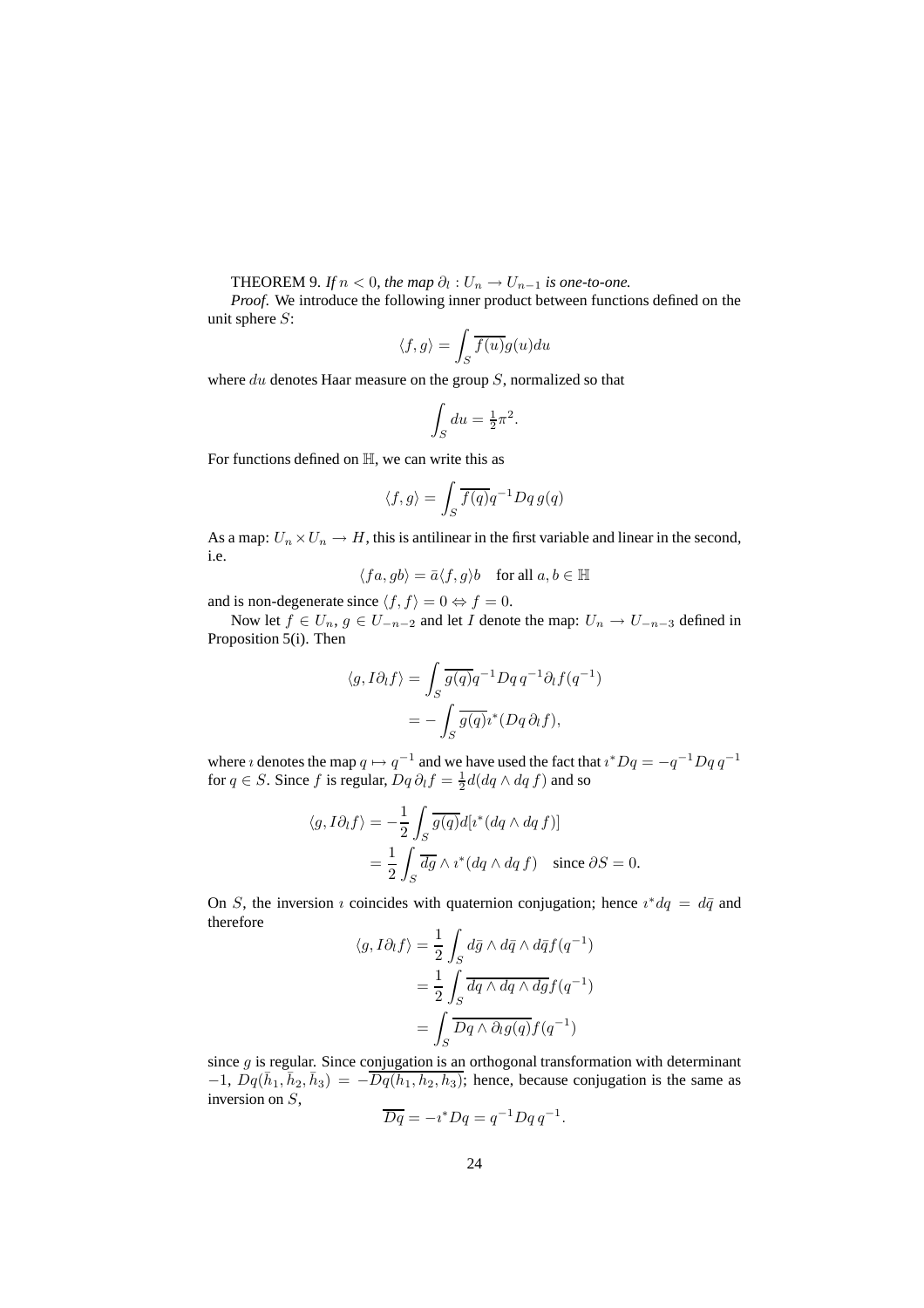$$
\langle g, I\partial_l f \rangle = \int_S \overline{\partial_l g(q)} q^{-1} Dq \, q^{-1} f(q^{-1})
$$

$$
= \langle \partial_l g, If \rangle.
$$

But I is an isomorphism, the inner product is non-degenerate on  $U_{-n-2}$ , and  $\partial_l$  maps  $U_{-n-2}$  onto  $U_{-n-3}$  if  $n \leq -3$ ; it follows that  $\partial_l : U_n \to U_{n-1}$  is one-to-one.  $\Box$ 

In the missing cases  $n = -1$  and  $n = -2$ , Theorems 8 and 9 are both true trivially, since  $U_{-1} = U_{-2} = \{0\}.$ 

7. *Regular power series*. The power series representing a regular function, and the Laurent series representing a function with an isolated singularity, are most naturally expressed in terms of certain special homogeneous functions.

Let  $\nu$  be an unordered set of n integers  $\{i_1, ..., i_n\}$  with  $1 \leq i_r \leq 3$ ;  $\nu$  can also be specified by three integers  $n_1$ ,  $n_2$ ,  $n_3$  with  $n_1 + n_2 + n_3 = n$ , where  $n_1$  is the number of 1's in  $\nu$ ,  $n_2$  the number of 2's and  $n_3$  the number of 3's, and we will write  $\nu = [n_1 n_2 n_3]$ . There are  $\frac{1}{2}(n+1)(n+2)$  such sets  $\nu$ ; we will denote the set of all of them by  $\sigma_n$ . They are to be used as labels; when  $n = 0$ , so that  $\nu = \emptyset$ , we use the suffix 0 instead of  $\emptyset$ . We write  $\partial_{\nu}$  for the *n*th order differential operator

$$
\partial_{\nu} = \frac{\partial^n}{\partial x_{i_1}...\partial x_{i_n}} = \frac{\partial^n}{\partial x^{n_1} \partial y^{n_2} \partial z^{n_3}}
$$

The functions in question are

$$
G_{\nu}(q) = \partial_{\nu}G(q) \tag{7.1}
$$

.

and

$$
P_{\nu}(q) = \frac{1}{n!} \sum (te_{i_1} - x_{i_1})...(te_{i_n} - x_{i_n})
$$
\n(7.2)

where the sum is over all  $n!/(n_1!n_2!n_3!)$  different orderings of  $n_1$  1's,  $n_2$  2's and  $n_3$ 3's. Then  $P_\nu$  is homogeneous of degree n and  $G_\nu$  is homogeneous of degree  $-n-3$ .

As in the previous section,  $U_n$  will denote the right quaternionic vector space of homogeneous regular functions of degree n.

**PROPOSITION** 9. *The polynomials*  $P_{\nu}(\nu \in \sigma_n)$  *are regular and form a basis for*  $U_n$ .

*Proof.* (17) Let f be a regular homogeneous polynomial of degree n. Since f is regular

$$
\frac{\partial f}{\partial t} + \sum_i e_i \frac{\partial f}{\partial x_i} = 0
$$

and since it is homogeneous,

$$
t\frac{\partial f}{\partial t} + \sum_{i} x_i \frac{\partial f}{\partial x_i} = n f(q).
$$

Hence

$$
nf(q) = \sum_{i} (x_i - te_i) \frac{\partial f}{\partial x_i}.
$$

Thus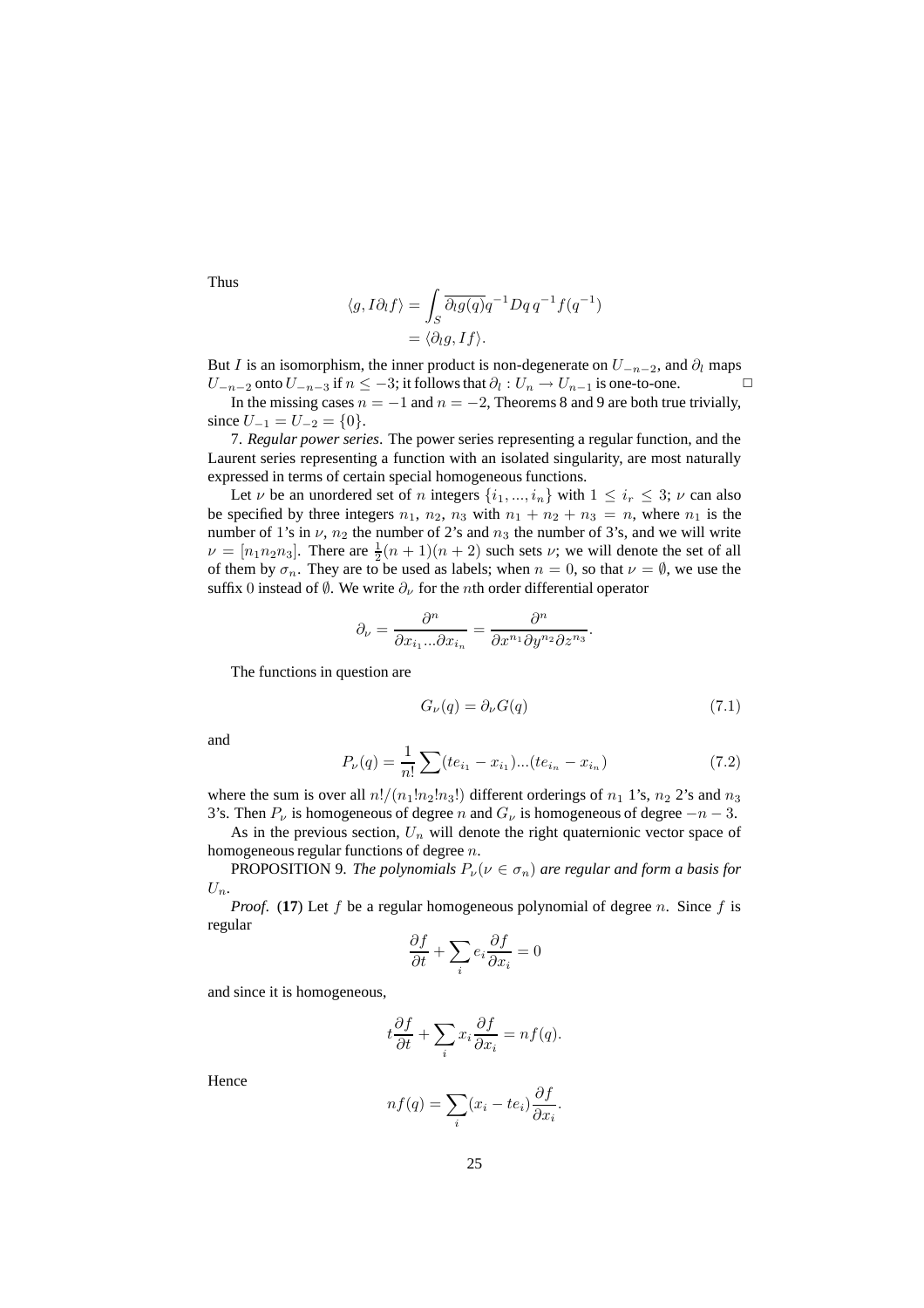But  $\partial f / \partial x_i$  is regular and homogeneous of degree  $n - 1$ , so we can repeat the argument; after  $n$  steps we obtain

$$
f(q) = \frac{1}{n!} \sum_{i_1...i_n} (x_{i_1} - te_{i_1})...(x_{i_n} - te_{i_n}) \frac{\partial^n f}{\partial x_{i_1}...\partial x_{i_n}}
$$
  
= 
$$
\sum_{\nu \in \sigma_n} (-1)^n P_{\nu}(q) \partial_{\nu} f(q).
$$

Since f is a polynomial,  $\partial_{\nu} f$  is a constant; thus any regular homogeneous polynomial is a linear combination of the  $P_{\nu}$ . Let  $V_n$  be the right vector space spanned by the  $P_{\nu}$ . By proposition 6 (iii), the elements of  $U_n$  are polynomials, so  $U_n \subseteq V_n$ ; but

$$
\dim V_n \le \frac{1}{2}(n+1)(n+2) = \dim U_n
$$

by Theorem 7(iii). Hence  $V_n = U_n$ .

The mirror image of this argument proves that the  $P_\nu$  are also right-regular. Just as for a complex variable, we have

$$
(1 - q)^{-1} = \sum_{n=0}^{\infty} q^n
$$

for  $|q| < 1$ ; the series converges absolutely and uniformly in any ball  $|q| \leq r$  with  $r < 1$ . This gives rise to an expansion of  $G(p - q)$  in powers of  $p^{-1}q$ ; identifying it with the Taylor series of  $G$  about  $p$ , we obtain

PROPOSITION 10. *The expansions*

$$
G(p-q) = \sum_{n=0}^{\infty} \sum_{\nu \in \sigma_n} P_{\nu}(q) G_{\nu}(p)
$$

$$
= \sum_{n=0}^{\infty} \sum_{\nu \in \sigma_n} G_{\nu}(p) P_{\nu}(q)
$$

*are valid* for  $|q| < |p|$ ; *the series converge uniformly in any region*  $\{(p,q) : |q| \le r|p|\}$ *of*  $\mathbb{H}^2$  *with*  $r < 1$ *.* 

Now the same arguments as in complex analysis give:

THEOREM 10. *Suppose* f *is regular in a neighbourhood of* 0*. Then there is a ball* B with centre 0 in which  $f(g)$  is represented by a uniformly convergent series

$$
f(q) = \sum_{n=0} \sum_{\nu \in \sigma_n} P_{\nu}(q) q_{\nu},
$$

*where the coefficients*  $a<sub>\nu</sub>$  *are given by* 

$$
a_{\nu} = \frac{1}{2\pi^2} \int_{\partial B} G_{\nu}(q) Dq f(q)
$$
  
=  $(-1)^n \partial_{\nu} f(0).$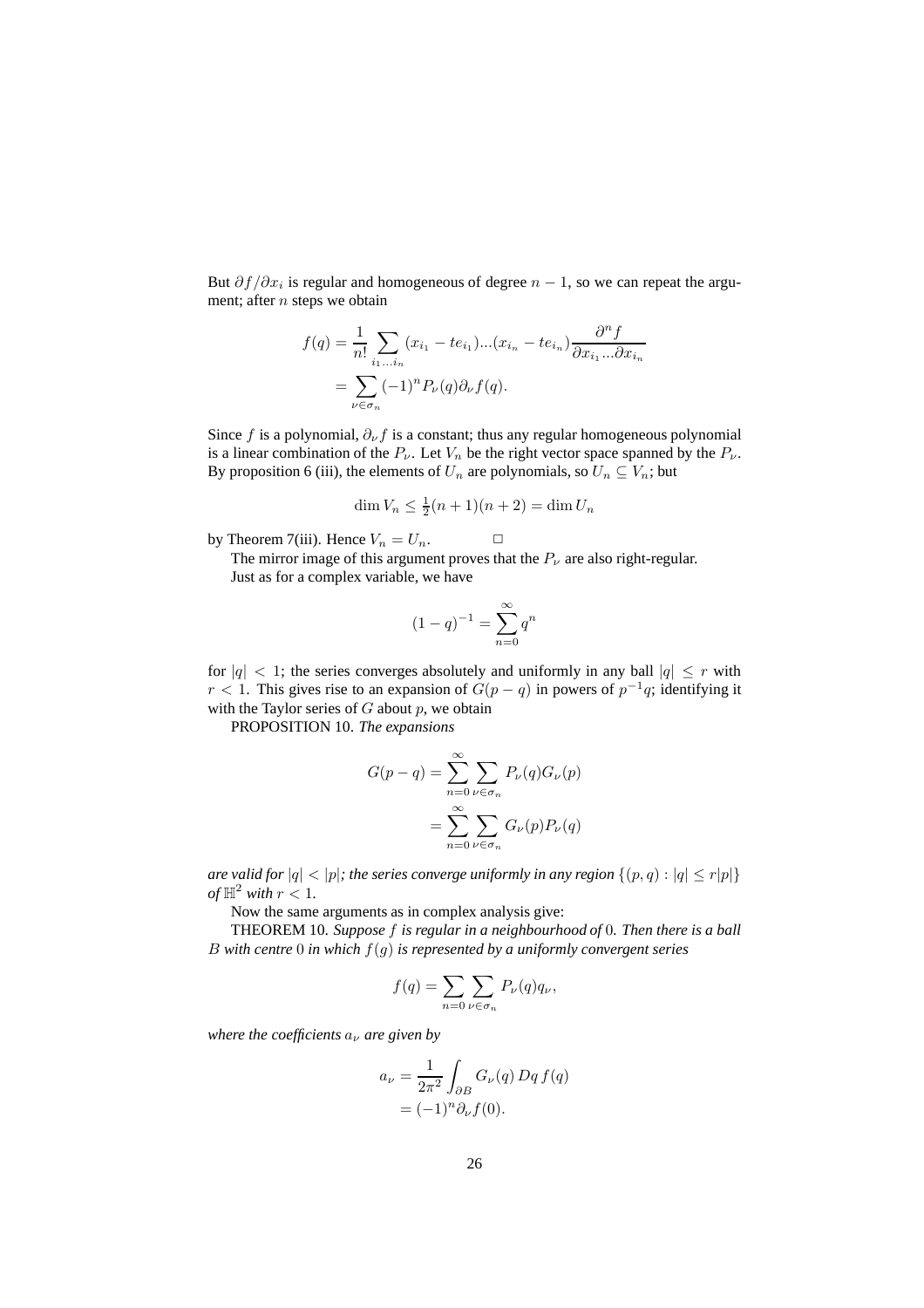COROLLARY.

$$
\frac{1}{2\pi^2}\int_S G_\mu(q)\,Dq\,P_\nu(q)=\delta_{\mu\nu},
$$

where  $S$  is any sphere containing the origin.

THEOREM 11 (*the Laurent series*). *Suppose* f *is regular in an open set* U *except possibly at*  $q_0 \in U$ *. Then there is a neighbourhood* N *of*  $q_0$  *such that if*  $q \in N$  *and*  $q \neq q_0$ ,  $f(q)$  *can be represented by a series* 

$$
f(q) = \sum_{n=0}^{\infty} \sum_{\nu \in \sigma_n} \{ P_{\nu}(q - q_0) a_{\nu} + G_{\nu}(q - q_0) b_{\nu} \}
$$

*which converges uniformly in any hollow ball*

$$
\{q: r \leq |q - q_0| \leq R\}, \quad \text{with } r > 0, \text{ which lies inside } N.
$$

*The coefficients*  $a<sub>\nu</sub>$  *and*  $b<sub>\nu</sub>$  *are given by* 

$$
a_{\nu} = \frac{1}{2\pi^2} \int_C G_{\nu}(q - q_0) Dq f(q),
$$
  

$$
b_{\nu} = \frac{1}{2\pi^2} \int_C P_{\nu}(q - q_0) Dq f(q),
$$

*where* C *is any closed 3-chain in* U − {q0} *which is homologous to* ∂B *for some ball with*  $q_0 \in B \subset U$  *(so that C has wrapping number 1 about*  $q_0$ *).* 

I am grateful for the hospitality of the Department of Applied Mathematics and Theoretical Physics in the University of Liverpool, where part of this work was done, and to Drs. P. J. McCarthy and C. J. S. Clarke for many stimulating discussions.

## **REFERENCES**

(**1**) HAMILTON, W. R. *Elements of quaternions*(London, Longmans Green, 1866).

(**2**) TAIT, P. G. *An elementary treatise on quaternions*(Cambridge University Press, 1867).

(**3**) JOLY, C. J. *A manual of quaternions* (London, Macmillan, 1905).

(**4**) FUETER, R. Die Funktionentheorie der Differentialgleichungen ∆u = 0 und ∆∆u = 0 mit vier reellen Variablen. *Comment. Math. Helv.* **7** (1935), 307-330.

(5) FUETER, R. Über die analytische Darstellung der regulären Funktionen einer Quaternionenvariablen. *Comment. Math. Helv.* **8** (1936), 371-378.

(**6**) HAEFELI, H. Hyperkomplexe Differentiale. *Comment. Math. Helv.* **20** (1947), 382-420.

(**7**) DEAVOURS, C. A. The quaternion calculus. *Amer. Math. Monthly* **80** (1973), 995-1008.

(8) SCHULER, B. Zur Theorie der regulären Funktionen einer Quaternionen-Variablen. Comment. Math. Helv. 10 (1937), 327-342.

(9) FUETER, R. Die Singularitäten der eindeutigen regulären Funktionen einer Quaternionen-variablen. *Comment. Math. Helv.* **9** (1937), 320-335.

(**10**) PORTEOUS, I. R. *Topological geometry* (London, Van Nostrand Reinhold, 1969).